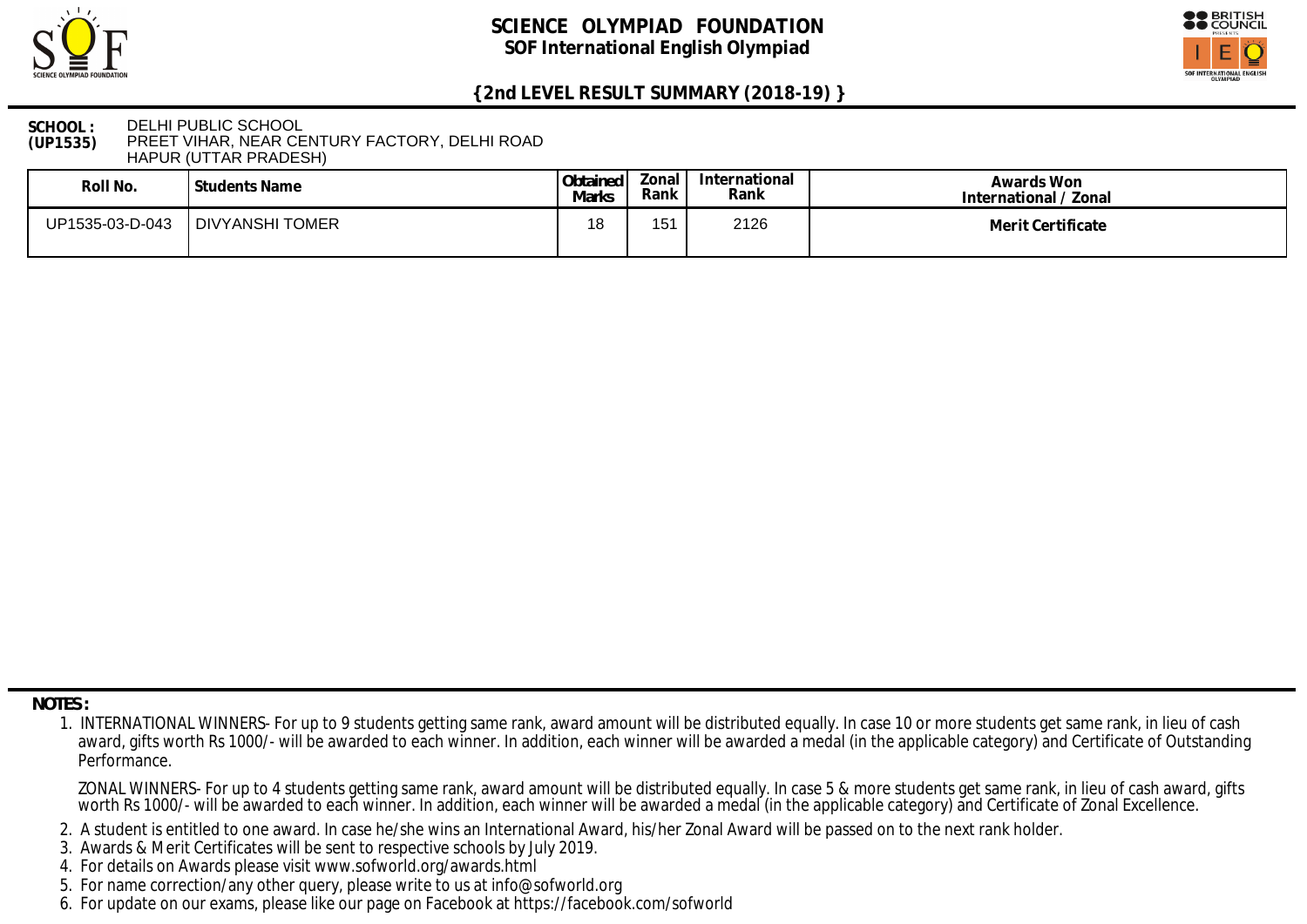



### **SCHOOL : (UP1535)** DELHI PUBLIC SCHOOL PREET VIHAR, NEAR CENTURY FACTORY, DELHI ROAD HAPUR (UTTAR PRADESH)

| Roll No.        | <b>Students Name</b> | Obtained<br>Marks | Zonal<br>Rank | International<br>Rank | Awards Won<br>International / Zonal |
|-----------------|----------------------|-------------------|---------------|-----------------------|-------------------------------------|
| UP1535-04-A-001 | l ALEENA KHAN        | 16                | 254           | 3498                  | Merit Certificate                   |

 **NOTES :**

- 2. A student is entitled to one award. In case he/she wins an International Award, his/her Zonal Award will be passed on to the next rank holder.
- 3. Awards & Merit Certificates will be sent to respective schools by July 2019.
- 4. For details on Awards please visit www.sofworld.org/awards.html
- 5. For name correction/any other query, please write to us at info@sofworld.org
- 6. For update on our exams, please like our page on Facebook at https://facebook.com/sofworld

 <sup>1.</sup> INTERNATIONAL WINNERS- For up to 9 students getting same rank, award amount will be distributed equally. In case 10 or more students get same rank, in lieu of cash award, gifts worth Rs 1000/- will be awarded to each winner. In addition, each winner will be awarded a medal (in the applicable category) and Certificate of Outstanding Performance.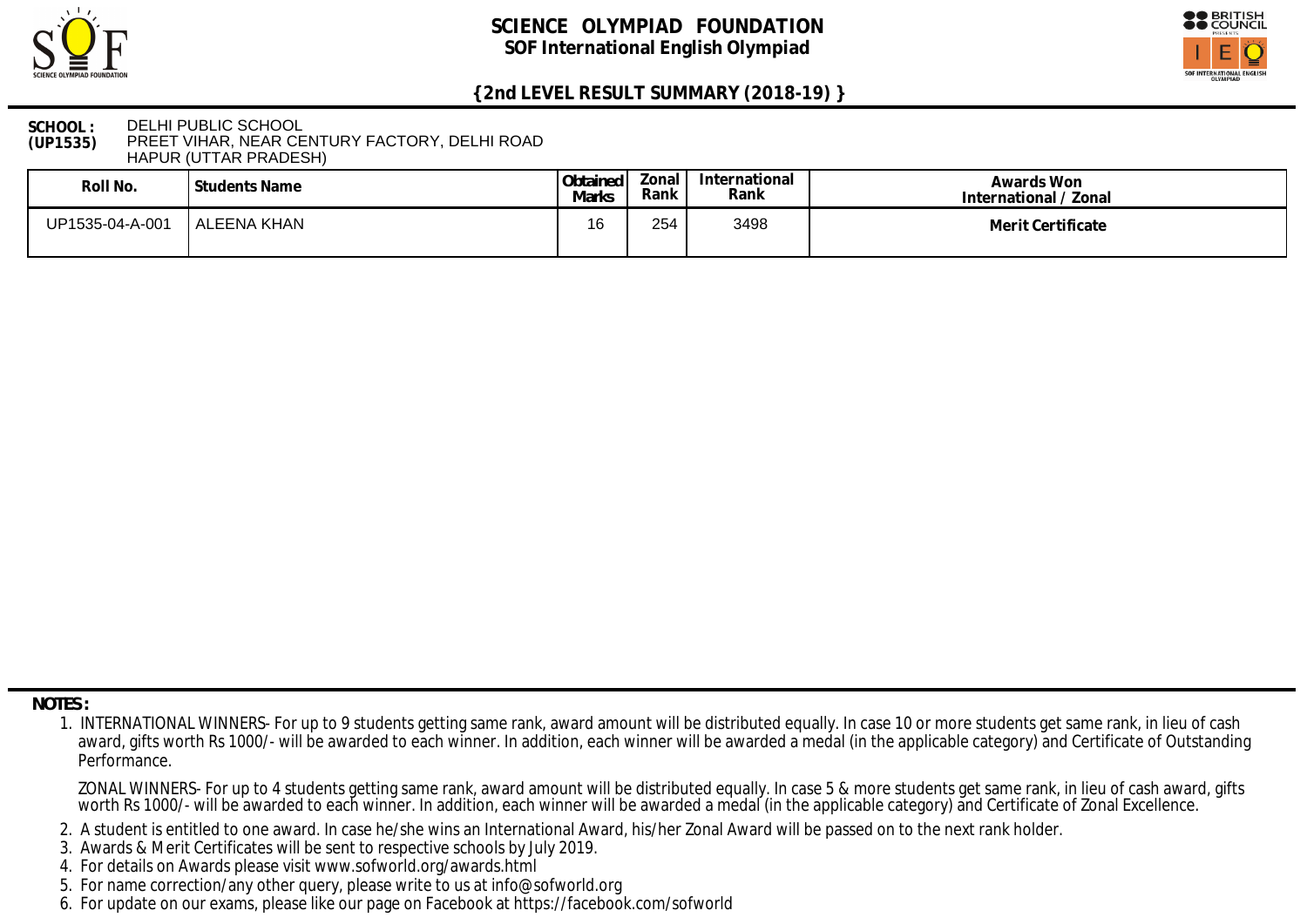



#### **SCHOOL : (UP1535)** DELHI PUBLIC SCHOOL PREET VIHAR, NEAR CENTURY FACTORY, DELHI ROAD HAPUR (UTTAR PRADESH)

| Roll No.        | l Students Name | Obtained<br>Marks | Zonal<br>Rank | International<br>Rank | Awards Won<br>International / Zonal |
|-----------------|-----------------|-------------------|---------------|-----------------------|-------------------------------------|
| UP1535-05-C-041 | l VEDGYA BASWAN | nn<br>▃▃          | 251<br>ືບປ່   | 4857                  | Merit Certificate                   |

 **NOTES :**

- 2. A student is entitled to one award. In case he/she wins an International Award, his/her Zonal Award will be passed on to the next rank holder.
- 3. Awards & Merit Certificates will be sent to respective schools by July 2019.
- 4. For details on Awards please visit www.sofworld.org/awards.html
- 5. For name correction/any other query, please write to us at info@sofworld.org
- 6. For update on our exams, please like our page on Facebook at https://facebook.com/sofworld

 <sup>1.</sup> INTERNATIONAL WINNERS- For up to 9 students getting same rank, award amount will be distributed equally. In case 10 or more students get same rank, in lieu of cash award, gifts worth Rs 1000/- will be awarded to each winner. In addition, each winner will be awarded a medal (in the applicable category) and Certificate of Outstanding Performance.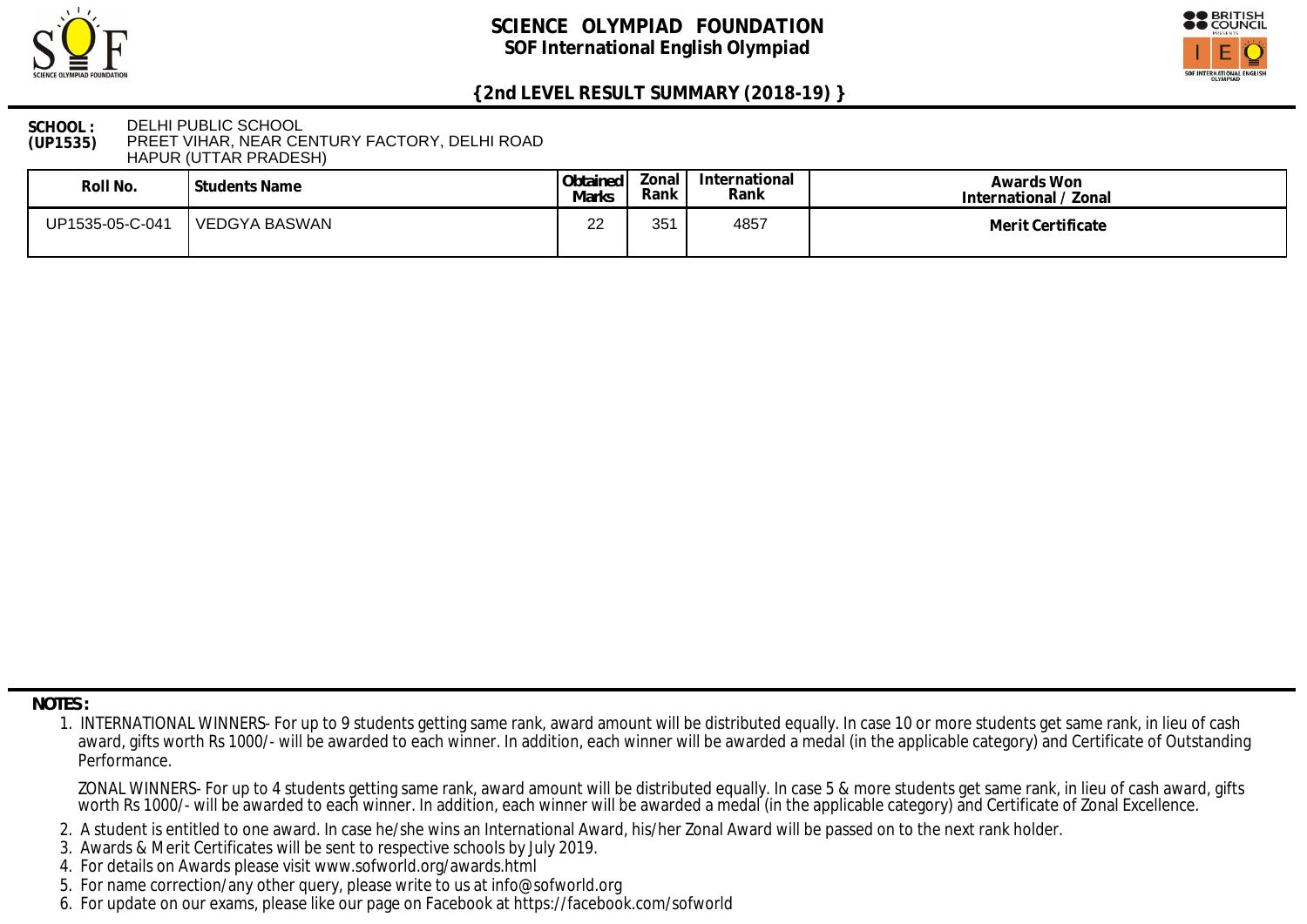



**SCHOOL : (UP1535)** DELHI PUBLIC SCHOOL PREET VIHAR, NEAR CENTURY FACTORY, DELHI ROAD HAPUR (UTTAR PRADESH)

| Roll No.        | Students Name   | Obtained<br>Marks | Zonal<br>Rank | International<br>Rank | Awards Won<br>International / Zonal |
|-----------------|-----------------|-------------------|---------------|-----------------------|-------------------------------------|
| UP1535-06-C-019 | SHAURYA KAUSHIK | 39                | 138           | 1936                  | Merit Certificate                   |

 **NOTES :**

- 2. A student is entitled to one award. In case he/she wins an International Award, his/her Zonal Award will be passed on to the next rank holder.
- 3. Awards & Merit Certificates will be sent to respective schools by July 2019.
- 4. For details on Awards please visit www.sofworld.org/awards.html
- 5. For name correction/any other query, please write to us at info@sofworld.org
- 6. For update on our exams, please like our page on Facebook at https://facebook.com/sofworld

 <sup>1.</sup> INTERNATIONAL WINNERS- For up to 9 students getting same rank, award amount will be distributed equally. In case 10 or more students get same rank, in lieu of cash award, gifts worth Rs 1000/- will be awarded to each winner. In addition, each winner will be awarded a medal (in the applicable category) and Certificate of Outstanding Performance.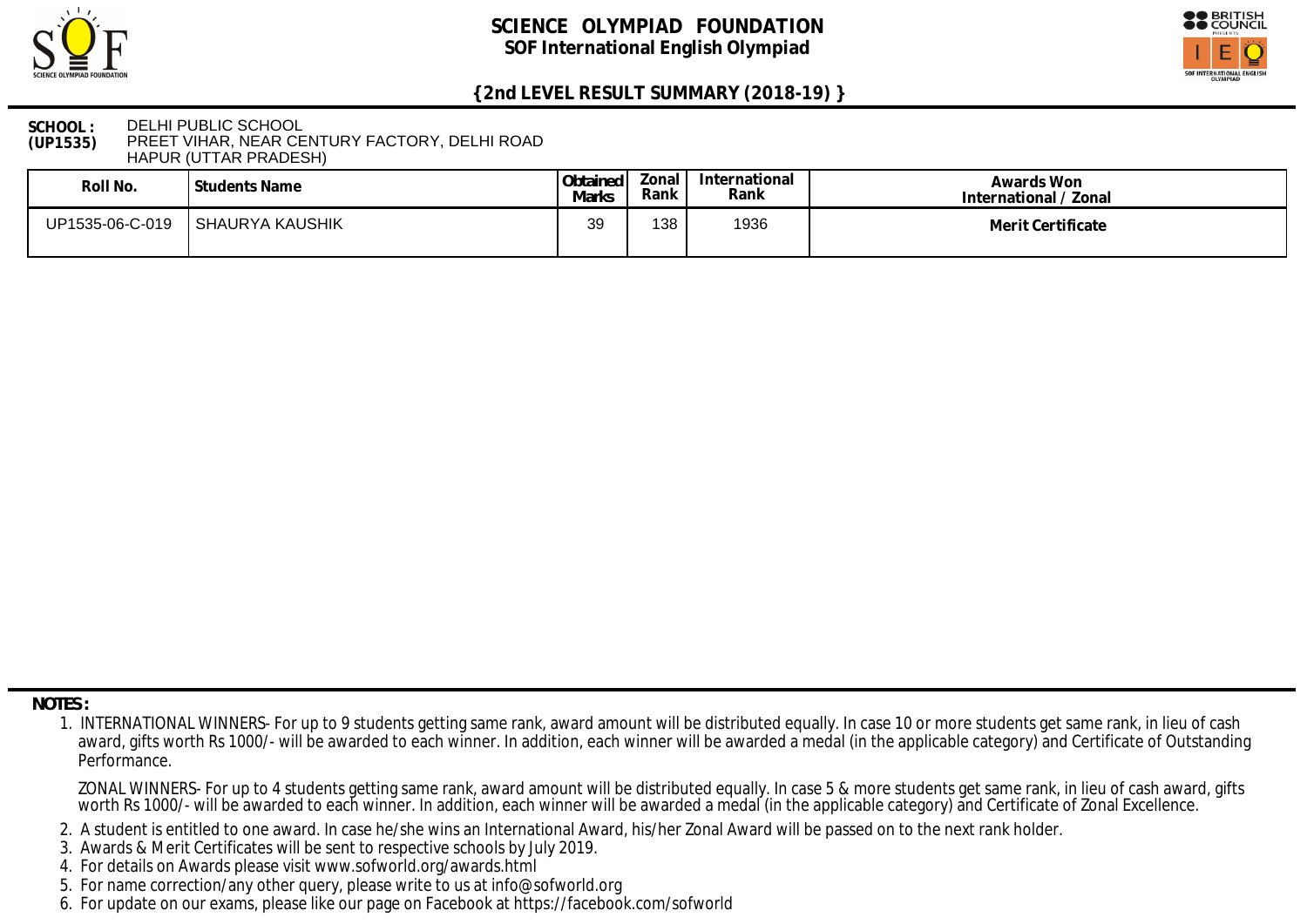



### **SCHOOL : (UP1535)** DELHI PUBLIC SCHOOL PREET VIHAR, NEAR CENTURY FACTORY, DELHI ROAD HAPUR (UTTAR PRADESH)

| Roll No.                       | l Students Name | Obtained<br>Marks | Zonal<br>Rank | International<br>Rank | Awards Won<br>International / Zonal |
|--------------------------------|-----------------|-------------------|---------------|-----------------------|-------------------------------------|
| UP1535-07-B-008                | ISHAN JAIN      | 39                | $113$ .       | 1885                  | Merit Certificate                   |
| UP1535-07-B-010   AASTHA GUPTA |                 | 23                | 276           | 4001                  | Merit Certificate                   |

 **NOTES :**

- 2. A student is entitled to one award. In case he/she wins an International Award, his/her Zonal Award will be passed on to the next rank holder.
- 3. Awards & Merit Certificates will be sent to respective schools by July 2019.
- 4. For details on Awards please visit www.sofworld.org/awards.html
- 5. For name correction/any other query, please write to us at info@sofworld.org
- 6. For update on our exams, please like our page on Facebook at https://facebook.com/sofworld

 <sup>1.</sup> INTERNATIONAL WINNERS- For up to 9 students getting same rank, award amount will be distributed equally. In case 10 or more students get same rank, in lieu of cash award, gifts worth Rs 1000/- will be awarded to each winner. In addition, each winner will be awarded a medal (in the applicable category) and Certificate of Outstanding Performance.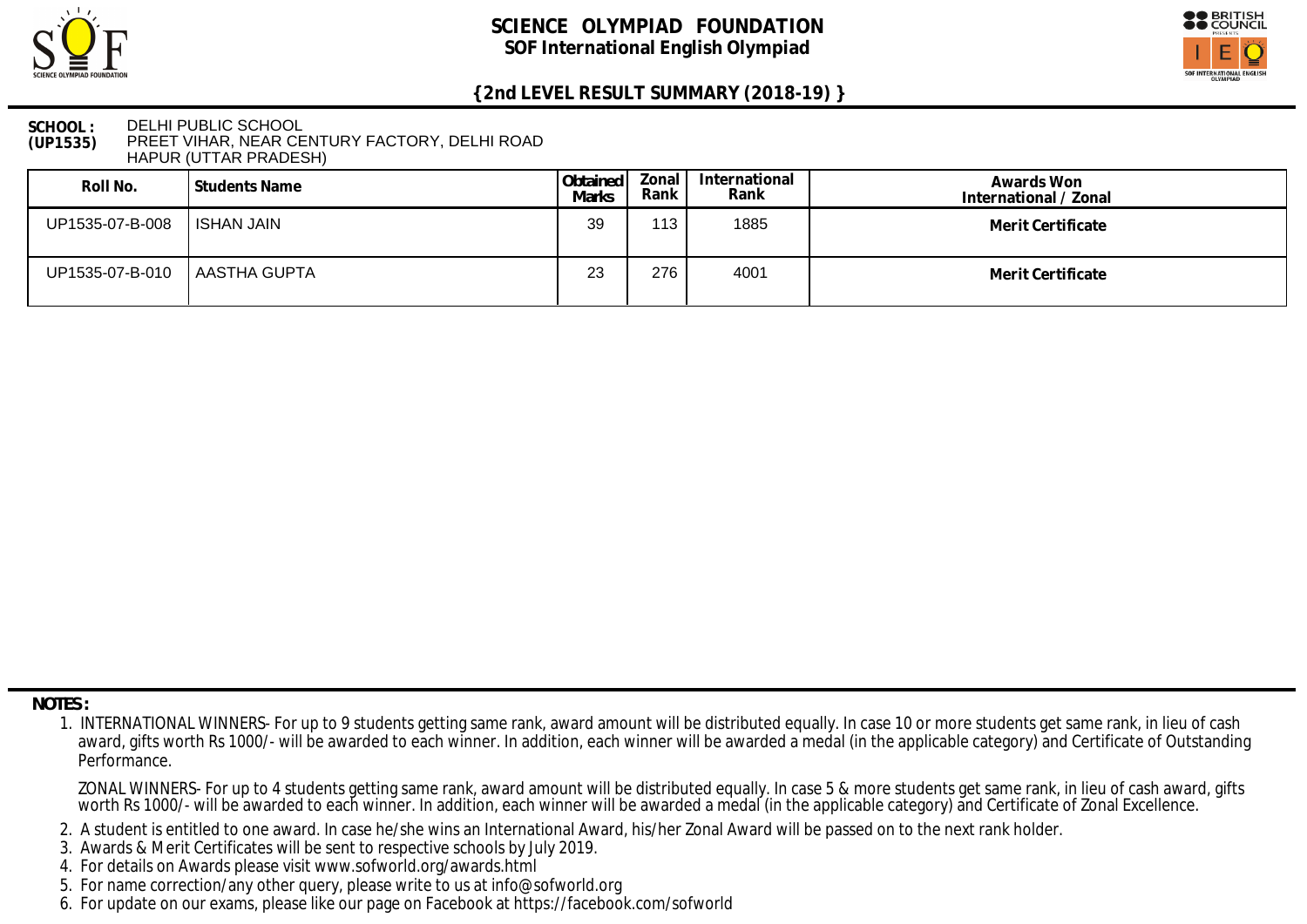



### **SCHOOL : (UP1535)** DELHI PUBLIC SCHOOL PREET VIHAR, NEAR CENTURY FACTORY, DELHI ROAD HAPUR (UTTAR PRADESH)

| Roll No.        | Students Name        | Obtained<br>Marks | onal!<br>Rank | International<br>Rank | Awards Won<br>International / Zonal |
|-----------------|----------------------|-------------------|---------------|-----------------------|-------------------------------------|
| UP1535-08-D-019 | <b>ARUSHI RAGHAV</b> | 4                 | 118           | 1632                  | Merit Certificate                   |

 **NOTES :**

- 2. A student is entitled to one award. In case he/she wins an International Award, his/her Zonal Award will be passed on to the next rank holder.
- 3. Awards & Merit Certificates will be sent to respective schools by July 2019.
- 4. For details on Awards please visit www.sofworld.org/awards.html
- 5. For name correction/any other query, please write to us at info@sofworld.org
- 6. For update on our exams, please like our page on Facebook at https://facebook.com/sofworld

 <sup>1.</sup> INTERNATIONAL WINNERS- For up to 9 students getting same rank, award amount will be distributed equally. In case 10 or more students get same rank, in lieu of cash award, gifts worth Rs 1000/- will be awarded to each winner. In addition, each winner will be awarded a medal (in the applicable category) and Certificate of Outstanding Performance.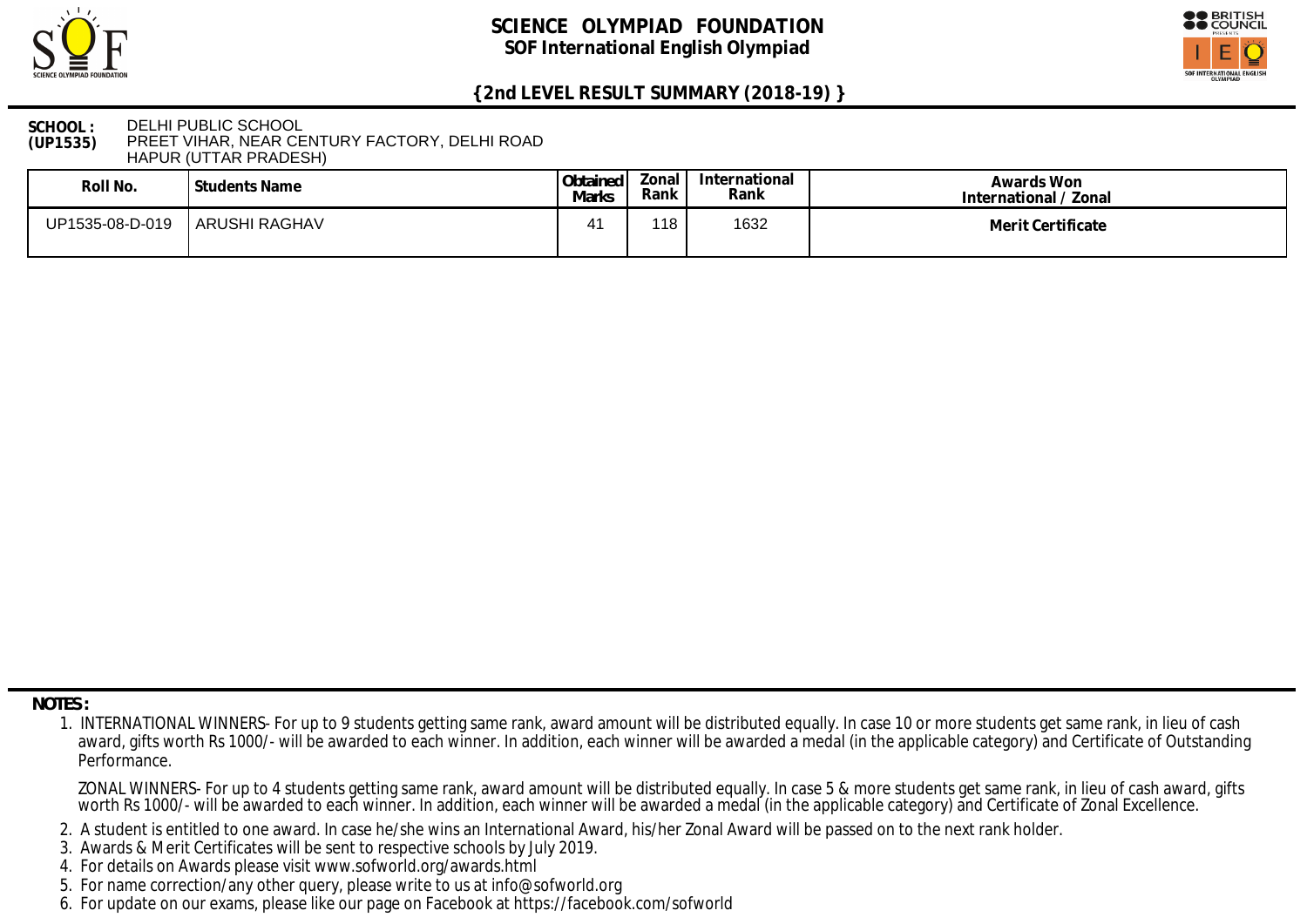



### **SCHOOL : (UP1535)** DELHI PUBLIC SCHOOL PREET VIHAR, NEAR CENTURY FACTORY, DELHI ROAD HAPUR (UTTAR PRADESH)

| Roll No.        | Students Name  | Obtained<br>Marks | onal .<br>Rank | International<br>Rank | Awards Won<br>International / Zonal |
|-----------------|----------------|-------------------|----------------|-----------------------|-------------------------------------|
| UP1535-09-B-006 | SANSKRITI GOEL | 34                | 209            | 2273                  | Merit Certificate                   |

 **NOTES :**

- 2. A student is entitled to one award. In case he/she wins an International Award, his/her Zonal Award will be passed on to the next rank holder.
- 3. Awards & Merit Certificates will be sent to respective schools by July 2019.
- 4. For details on Awards please visit www.sofworld.org/awards.html
- 5. For name correction/any other query, please write to us at info@sofworld.org
- 6. For update on our exams, please like our page on Facebook at https://facebook.com/sofworld

 <sup>1.</sup> INTERNATIONAL WINNERS- For up to 9 students getting same rank, award amount will be distributed equally. In case 10 or more students get same rank, in lieu of cash award, gifts worth Rs 1000/- will be awarded to each winner. In addition, each winner will be awarded a medal (in the applicable category) and Certificate of Outstanding Performance.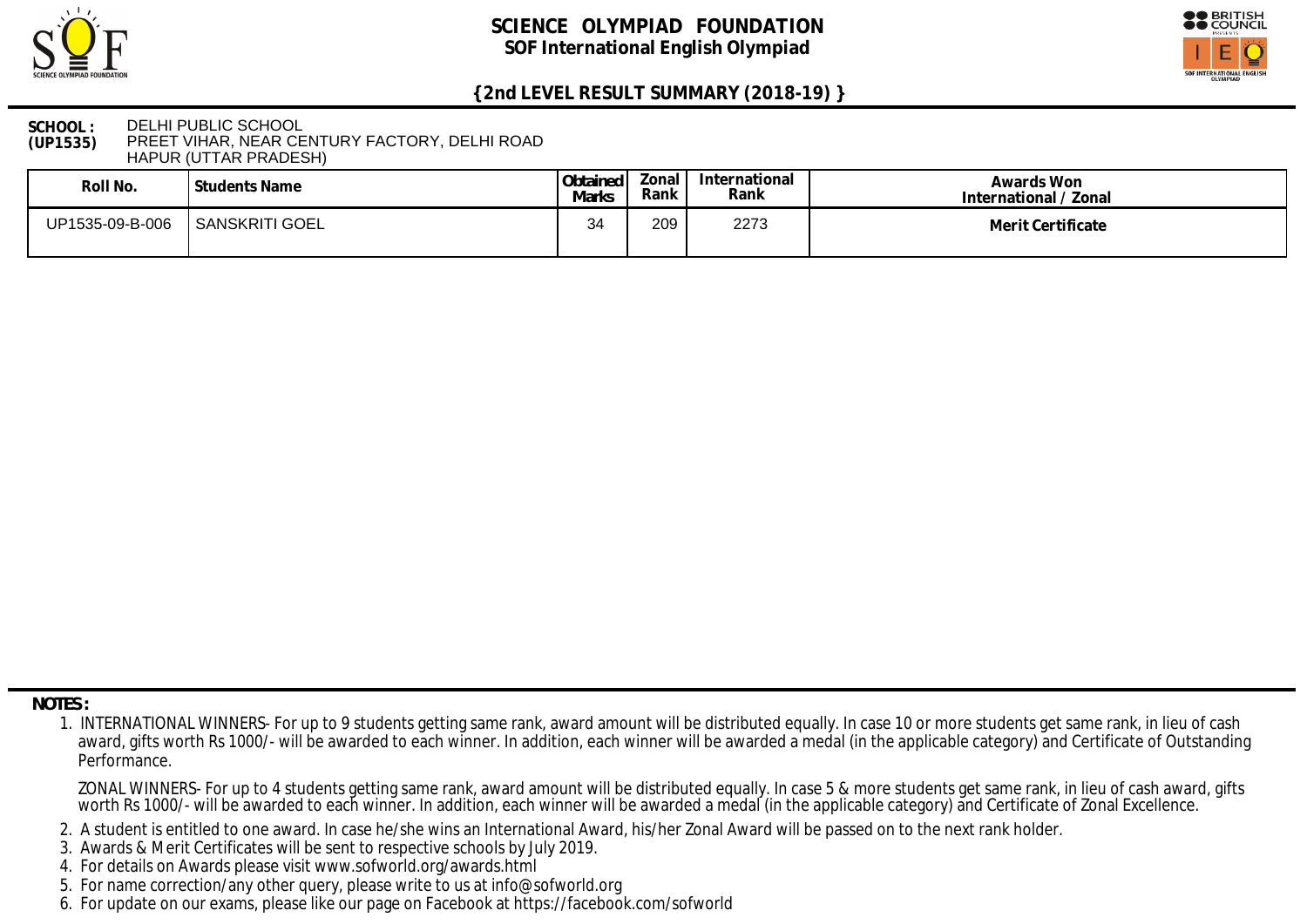



### **SCHOOL : (UP1535)** DELHI PUBLIC SCHOOL PREET VIHAR, NEAR CENTURY FACTORY, DELHI ROAD HAPUR (UTTAR PRADESH)

| Roll No.        | Students Name        | Obtained<br><b>Marks</b> | Zonal I<br>Rank | International<br>Rank | Awards Won<br>International / Zonal |
|-----------------|----------------------|--------------------------|-----------------|-----------------------|-------------------------------------|
| UP1535-03-C-036 | <b>SNIGDHA GUPTA</b> | 16                       | 331<br>ບບ       | 3898                  | Merit Certificate                   |

 **NOTES :**

- 2. A student is entitled to one award. In case he/she wins an International Award, his/her Zonal Award will be passed on to the next rank holder.
- 3. Awards & Merit Certificates will be sent to respective schools by July 2019.
- 4. For details on Awards please visit www.sofworld.org/awards.html
- 5. For name correction/any other query, please write to us at info@sofworld.org
- 6. For update on our exams, please like our page on Facebook at https://facebook.com/sofworld

 <sup>1.</sup> INTERNATIONAL WINNERS- For up to 9 students getting same rank, award amount will be distributed equally. In case 10 or more students get same rank, in lieu of cash award, gifts worth Rs 1000/- will be awarded to each winner. In addition, each winner will be awarded a medal (in the applicable category) and Certificate of Outstanding Performance.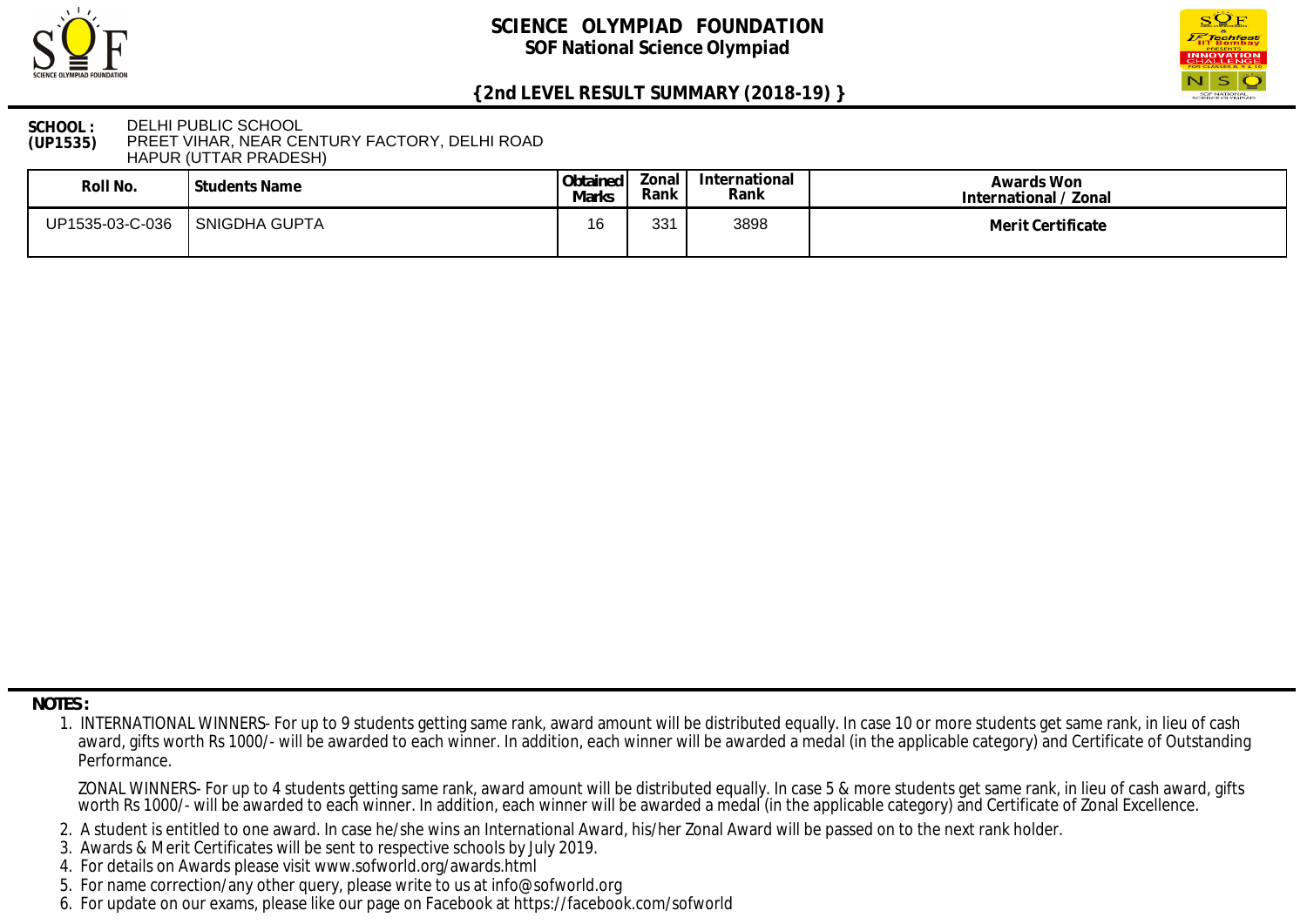



### **SCHOOL : (UP1535)** DELHI PUBLIC SCHOOL PREET VIHAR, NEAR CENTURY FACTORY, DELHI ROAD HAPUR (UTTAR PRADESH)

| Roll No.        | Students Name | Obtained<br>Marks | Zonal '<br>Rank | International<br>Rank | Awards Won<br>International / Zonal |
|-----------------|---------------|-------------------|-----------------|-----------------------|-------------------------------------|
| UP1535-04-D-056 | KARTIK SINGH  |                   | 352             | 3448                  | Merit Certificate                   |

 **NOTES :**

- 2. A student is entitled to one award. In case he/she wins an International Award, his/her Zonal Award will be passed on to the next rank holder.
- 3. Awards & Merit Certificates will be sent to respective schools by July 2019.
- 4. For details on Awards please visit www.sofworld.org/awards.html
- 5. For name correction/any other query, please write to us at info@sofworld.org
- 6. For update on our exams, please like our page on Facebook at https://facebook.com/sofworld

 <sup>1.</sup> INTERNATIONAL WINNERS- For up to 9 students getting same rank, award amount will be distributed equally. In case 10 or more students get same rank, in lieu of cash award, gifts worth Rs 1000/- will be awarded to each winner. In addition, each winner will be awarded a medal (in the applicable category) and Certificate of Outstanding Performance.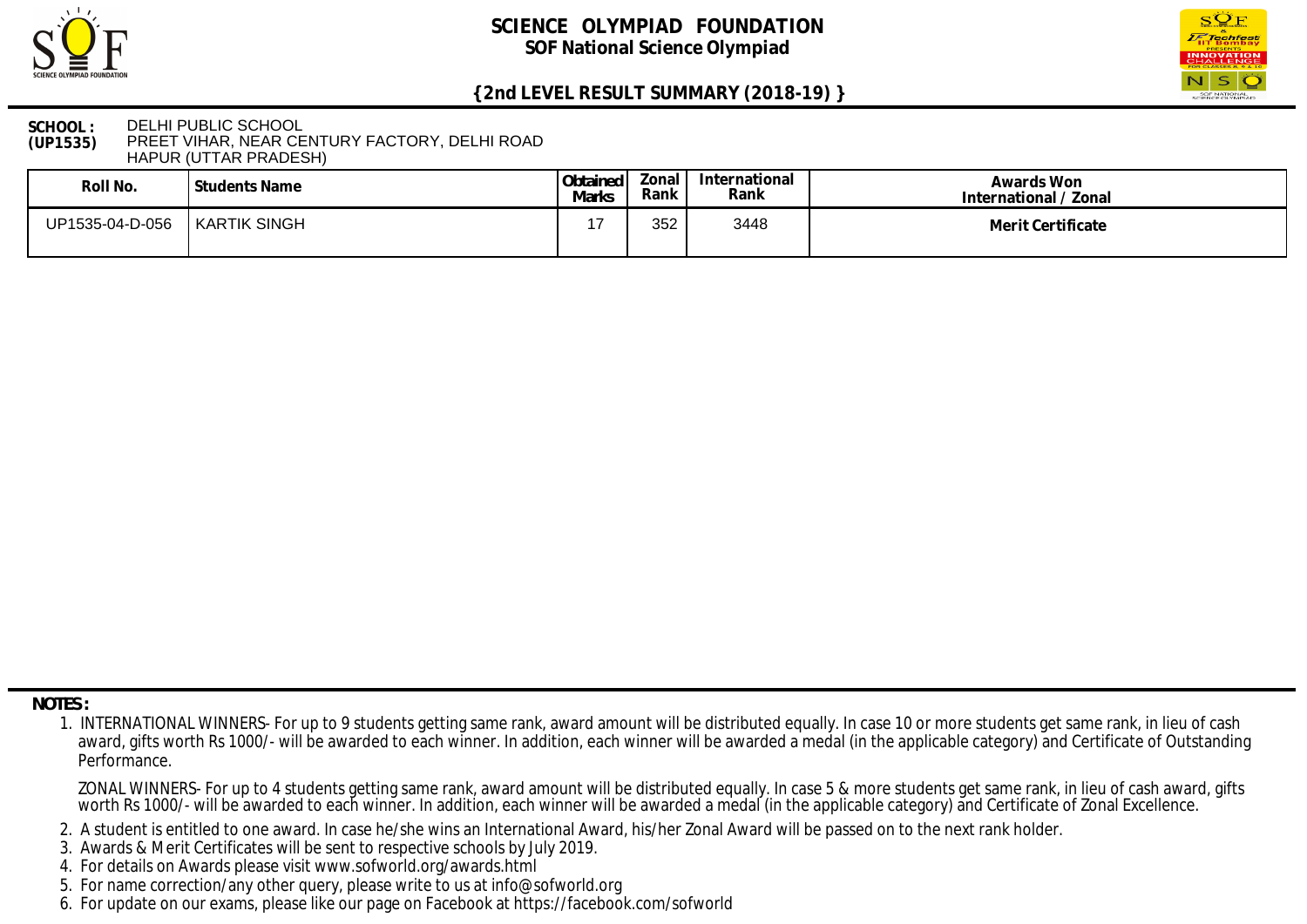



### **SCHOOL : (UP1535)** DELHI PUBLIC SCHOOL PREET VIHAR, NEAR CENTURY FACTORY, DELHI ROAD HAPUR (UTTAR PRADESH)

| Roll No.        | l Students Name | Obtained<br>Marks | Zonal<br>Rank | International<br>Rank | Awards Won<br>International / Zonal |
|-----------------|-----------------|-------------------|---------------|-----------------------|-------------------------------------|
| UP1535-05-C-041 | l VEDGYA BASWAN | n,<br>ັ           | 299           | 3358                  | Merit Certificate                   |

 **NOTES :**

- 2. A student is entitled to one award. In case he/she wins an International Award, his/her Zonal Award will be passed on to the next rank holder.
- 3. Awards & Merit Certificates will be sent to respective schools by July 2019.
- 4. For details on Awards please visit www.sofworld.org/awards.html
- 5. For name correction/any other query, please write to us at info@sofworld.org
- 6. For update on our exams, please like our page on Facebook at https://facebook.com/sofworld

 <sup>1.</sup> INTERNATIONAL WINNERS- For up to 9 students getting same rank, award amount will be distributed equally. In case 10 or more students get same rank, in lieu of cash award, gifts worth Rs 1000/- will be awarded to each winner. In addition, each winner will be awarded a medal (in the applicable category) and Certificate of Outstanding Performance.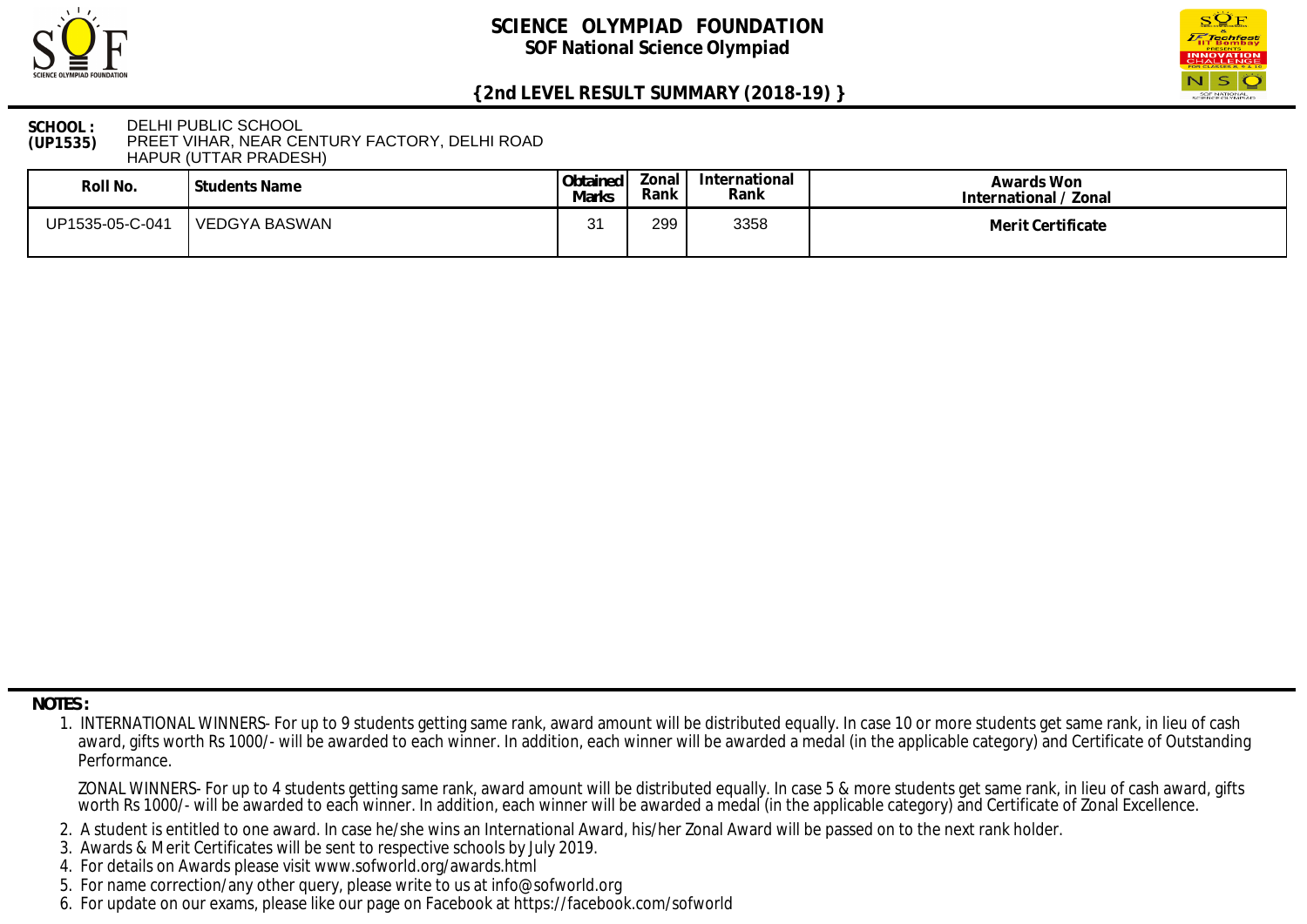



#### **SCHOOL : (UP1535)** DELHI PUBLIC SCHOOL PREET VIHAR, NEAR CENTURY FACTORY, DELHI ROAD HAPUR (UTTAR PRADESH)

| Roll No.        | ' Students Name | Obtained<br><b>Marks</b> | Zonal I<br>Rank | International<br>Rank | Awards Won<br>International / Zonal |
|-----------------|-----------------|--------------------------|-----------------|-----------------------|-------------------------------------|
| UP1535-06-C-019 | SHAURYA KAUSHIK | $\Omega$<br>ັ້           | 214             | 2164                  | Merit Certificate                   |

 **NOTES :**

- 2. A student is entitled to one award. In case he/she wins an International Award, his/her Zonal Award will be passed on to the next rank holder.
- 3. Awards & Merit Certificates will be sent to respective schools by July 2019.
- 4. For details on Awards please visit www.sofworld.org/awards.html
- 5. For name correction/any other query, please write to us at info@sofworld.org
- 6. For update on our exams, please like our page on Facebook at https://facebook.com/sofworld

 <sup>1.</sup> INTERNATIONAL WINNERS- For up to 9 students getting same rank, award amount will be distributed equally. In case 10 or more students get same rank, in lieu of cash award, gifts worth Rs 1000/- will be awarded to each winner. In addition, each winner will be awarded a medal (in the applicable category) and Certificate of Outstanding Performance.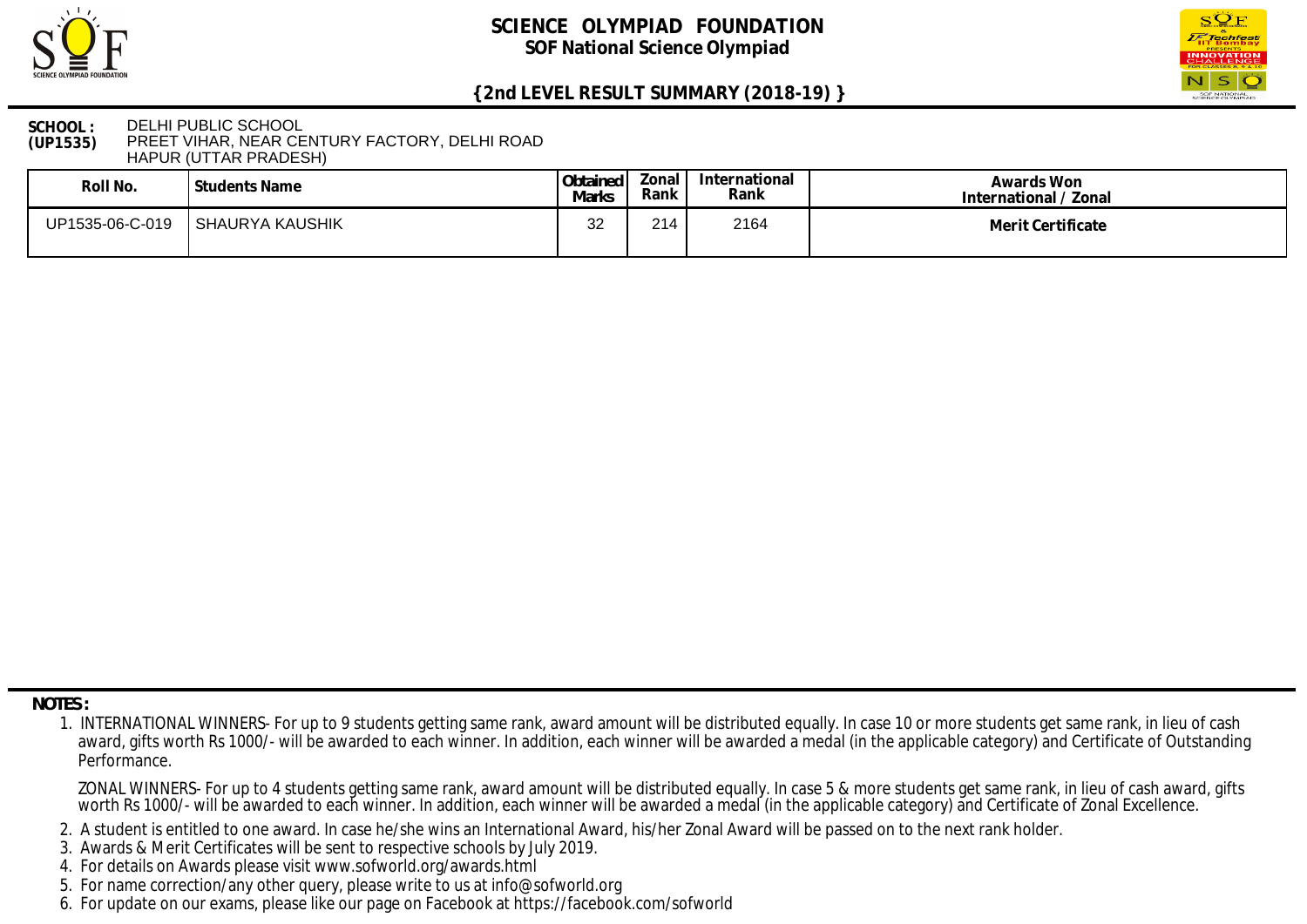



### **SCHOOL : (UP1535)** DELHI PUBLIC SCHOOL PREET VIHAR, NEAR CENTURY FACTORY, DELHI ROAD HAPUR (UTTAR PRADESH)

| Roll No.        | Students Name     | Obtained<br><b>Marks</b> | Zonal<br>Rank | International<br>Rank | Awards Won<br>International / Zonal |
|-----------------|-------------------|--------------------------|---------------|-----------------------|-------------------------------------|
| UP1535-07-A-003 | HITESH KUMAR      | 37                       | 217           | 2074                  | Merit Certificate                   |
| UP1535-07-B-008 | ISHAN JAIN        | 4 <sup>′</sup>           | 120           | 1292                  | Merit Certificate                   |
| UP1535-07-B-011 | OJASVI DIVYANSH   | 33                       | 310           | 2937                  | Merit Certificate                   |
| UP1535-07-C-021 | <b>RIYA TYAGI</b> | 30                       | 358           | 3450                  | Merit Certificate                   |

 **NOTES :**

- 2. A student is entitled to one award. In case he/she wins an International Award, his/her Zonal Award will be passed on to the next rank holder.
- 3. Awards & Merit Certificates will be sent to respective schools by July 2019.
- 4. For details on Awards please visit www.sofworld.org/awards.html
- 5. For name correction/any other query, please write to us at info@sofworld.org
- 6. For update on our exams, please like our page on Facebook at https://facebook.com/sofworld

 <sup>1.</sup> INTERNATIONAL WINNERS- For up to 9 students getting same rank, award amount will be distributed equally. In case 10 or more students get same rank, in lieu of cash award, gifts worth Rs 1000/- will be awarded to each winner. In addition, each winner will be awarded a medal (in the applicable category) and Certificate of Outstanding Performance.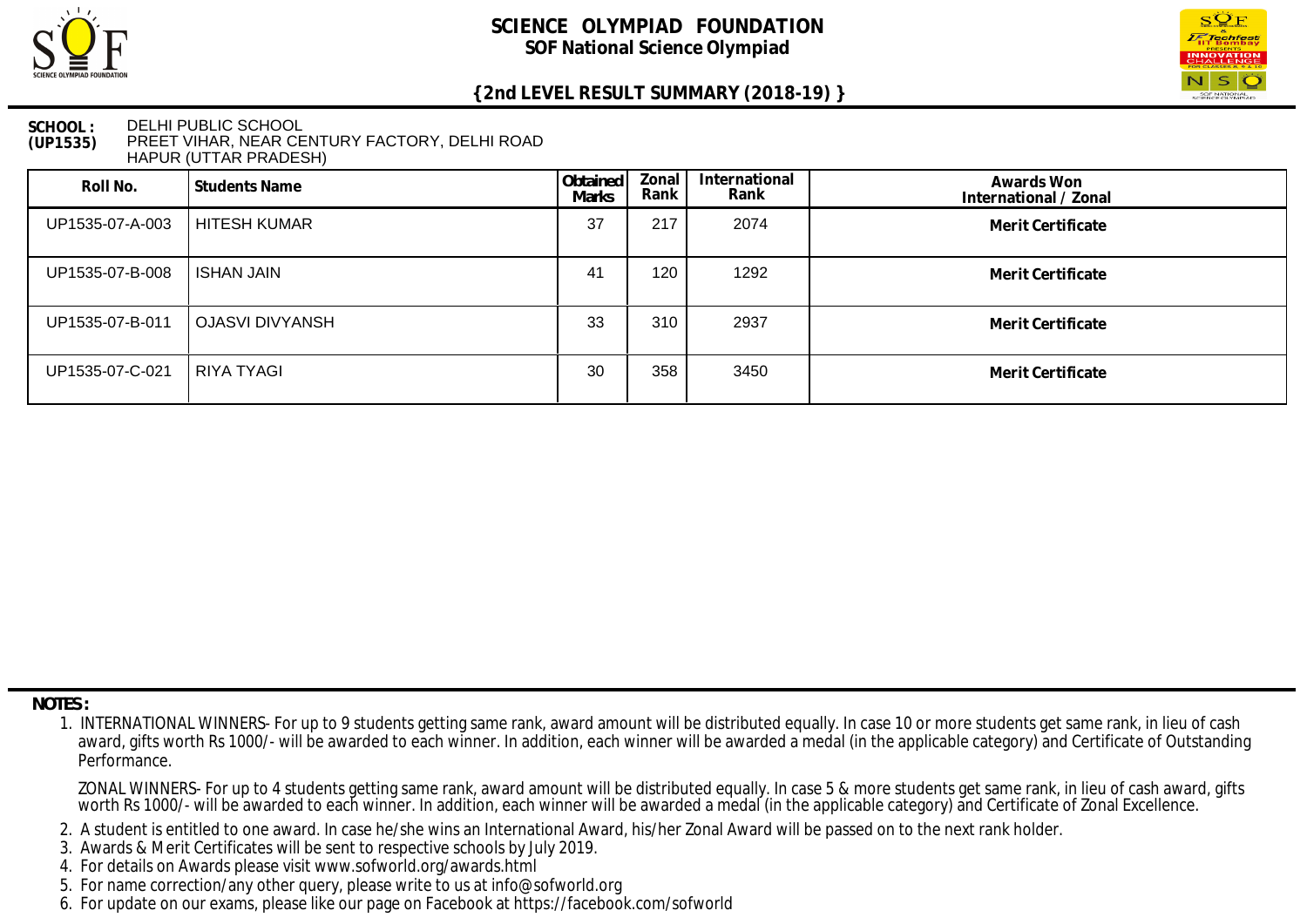



### **SCHOOL : (UP1535)** DELHI PUBLIC SCHOOL PREET VIHAR, NEAR CENTURY FACTORY, DELHI ROAD HAPUR (UTTAR PRADESH)

| Roll No.        | Students Name | Obtained<br>Marks | Zonal<br>Rank | International<br>Rank | Awards Won<br>International / Zonal |
|-----------------|---------------|-------------------|---------------|-----------------------|-------------------------------------|
| UP1535-08-A-006 | PRAGYA GUPTA  | 28                | 455           | 4518                  | Merit Certificate                   |

 **NOTES :**

- 2. A student is entitled to one award. In case he/she wins an International Award, his/her Zonal Award will be passed on to the next rank holder.
- 3. Awards & Merit Certificates will be sent to respective schools by July 2019.
- 4. For details on Awards please visit www.sofworld.org/awards.html
- 5. For name correction/any other query, please write to us at info@sofworld.org
- 6. For update on our exams, please like our page on Facebook at https://facebook.com/sofworld

 <sup>1.</sup> INTERNATIONAL WINNERS- For up to 9 students getting same rank, award amount will be distributed equally. In case 10 or more students get same rank, in lieu of cash award, gifts worth Rs 1000/- will be awarded to each winner. In addition, each winner will be awarded a medal (in the applicable category) and Certificate of Outstanding Performance.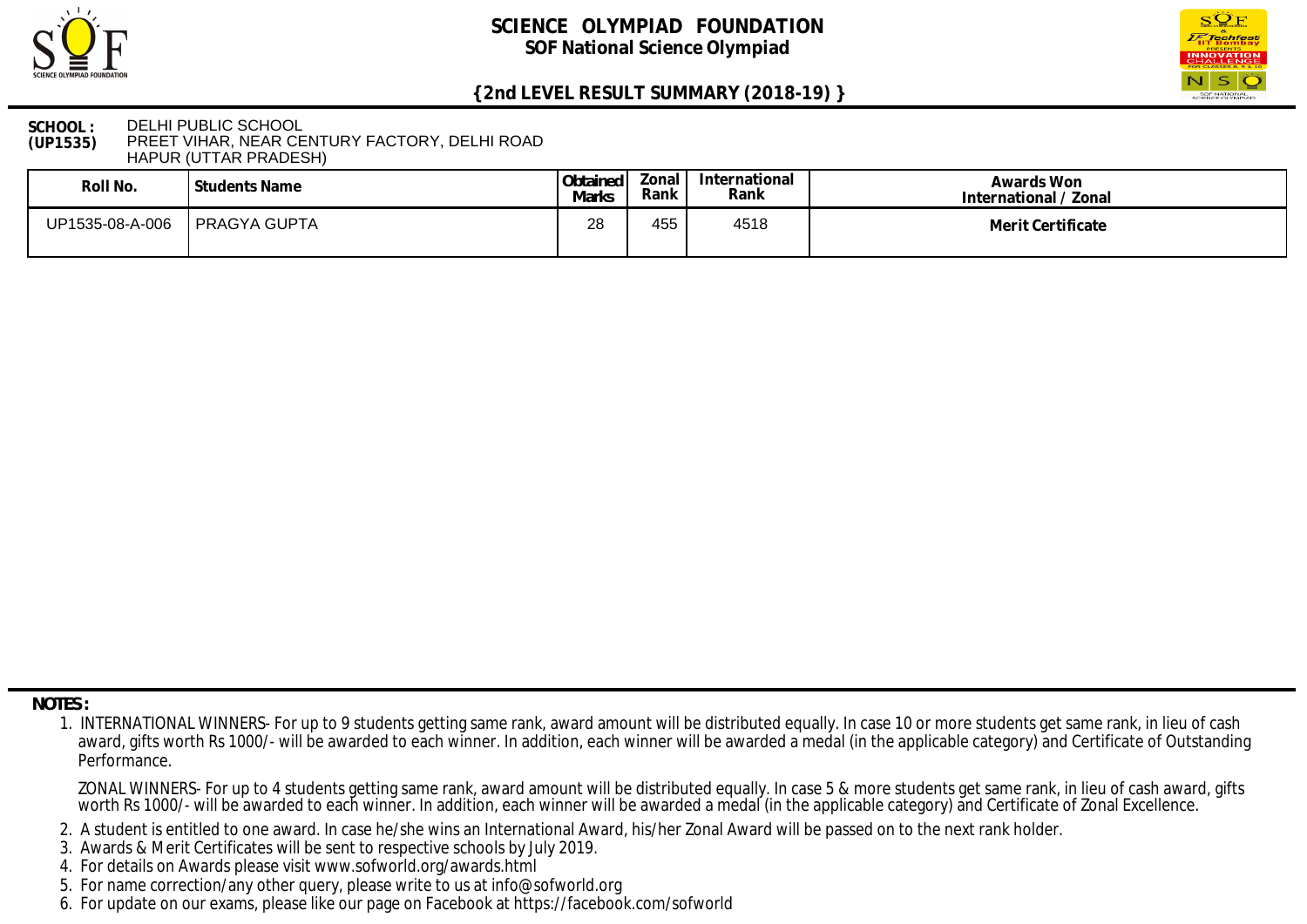



### **SCHOOL : (UP1535)** DELHI PUBLIC SCHOOL PREET VIHAR, NEAR CENTURY FACTORY, DELHI ROAD HAPUR (UTTAR PRADESH)

| Roll No.        | Students Name  | Obtained<br>Marks | onal!<br>Rank | International<br>Rank | Awards Won<br>International / Zonal |
|-----------------|----------------|-------------------|---------------|-----------------------|-------------------------------------|
| UP1535-09-E-038 | EISHAAN KHATRI | つに<br>∠J          | 326           | 3067                  | Merit Certificate                   |

 **NOTES :**

- 2. A student is entitled to one award. In case he/she wins an International Award, his/her Zonal Award will be passed on to the next rank holder.
- 3. Awards & Merit Certificates will be sent to respective schools by July 2019.
- 4. For details on Awards please visit www.sofworld.org/awards.html
- 5. For name correction/any other query, please write to us at info@sofworld.org
- 6. For update on our exams, please like our page on Facebook at https://facebook.com/sofworld

 <sup>1.</sup> INTERNATIONAL WINNERS- For up to 9 students getting same rank, award amount will be distributed equally. In case 10 or more students get same rank, in lieu of cash award, gifts worth Rs 1000/- will be awarded to each winner. In addition, each winner will be awarded a medal (in the applicable category) and Certificate of Outstanding Performance.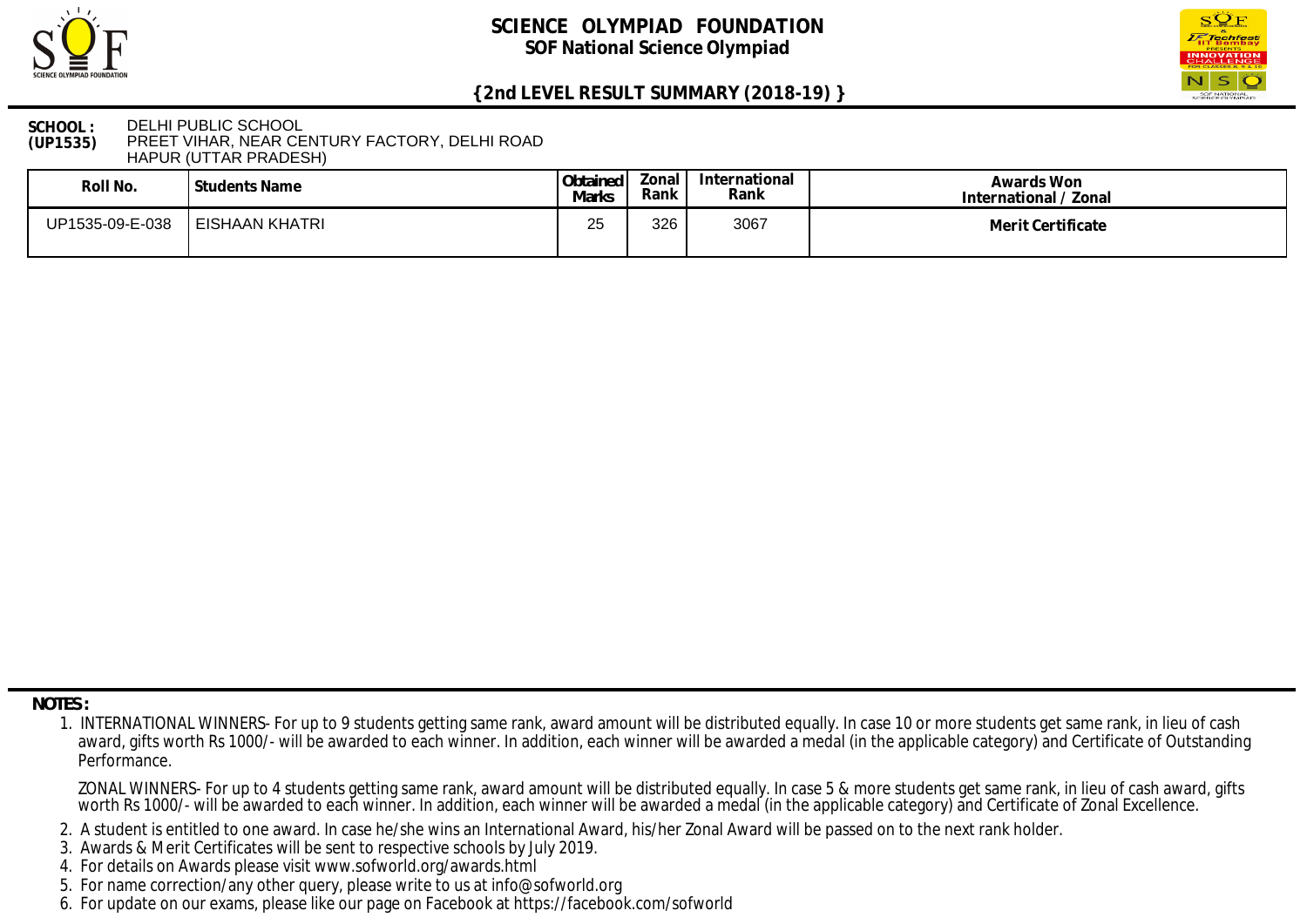



### **SCHOOL : (UP1535)** DELHI PUBLIC SCHOOL PREET VIHAR, NEAR CENTURY FACTORY, DELHI ROAD HAPUR (UTTAR PRADESH)

| Roll No.        | Students Name | Obtained<br><b>Marks</b> | Zonal I<br>Rank | International<br>Rank | Awards Won<br>International / Zonal |
|-----------------|---------------|--------------------------|-----------------|-----------------------|-------------------------------------|
| UP1535-10-D-011 | 'YASH GUPTA   | າາ<br>ັ້                 | 261             | 1970                  | Merit Certificate                   |

 **NOTES :**

- 2. A student is entitled to one award. In case he/she wins an International Award, his/her Zonal Award will be passed on to the next rank holder.
- 3. Awards & Merit Certificates will be sent to respective schools by July 2019.
- 4. For details on Awards please visit www.sofworld.org/awards.html
- 5. For name correction/any other query, please write to us at info@sofworld.org
- 6. For update on our exams, please like our page on Facebook at https://facebook.com/sofworld

 <sup>1.</sup> INTERNATIONAL WINNERS- For up to 9 students getting same rank, award amount will be distributed equally. In case 10 or more students get same rank, in lieu of cash award, gifts worth Rs 1000/- will be awarded to each winner. In addition, each winner will be awarded a medal (in the applicable category) and Certificate of Outstanding Performance.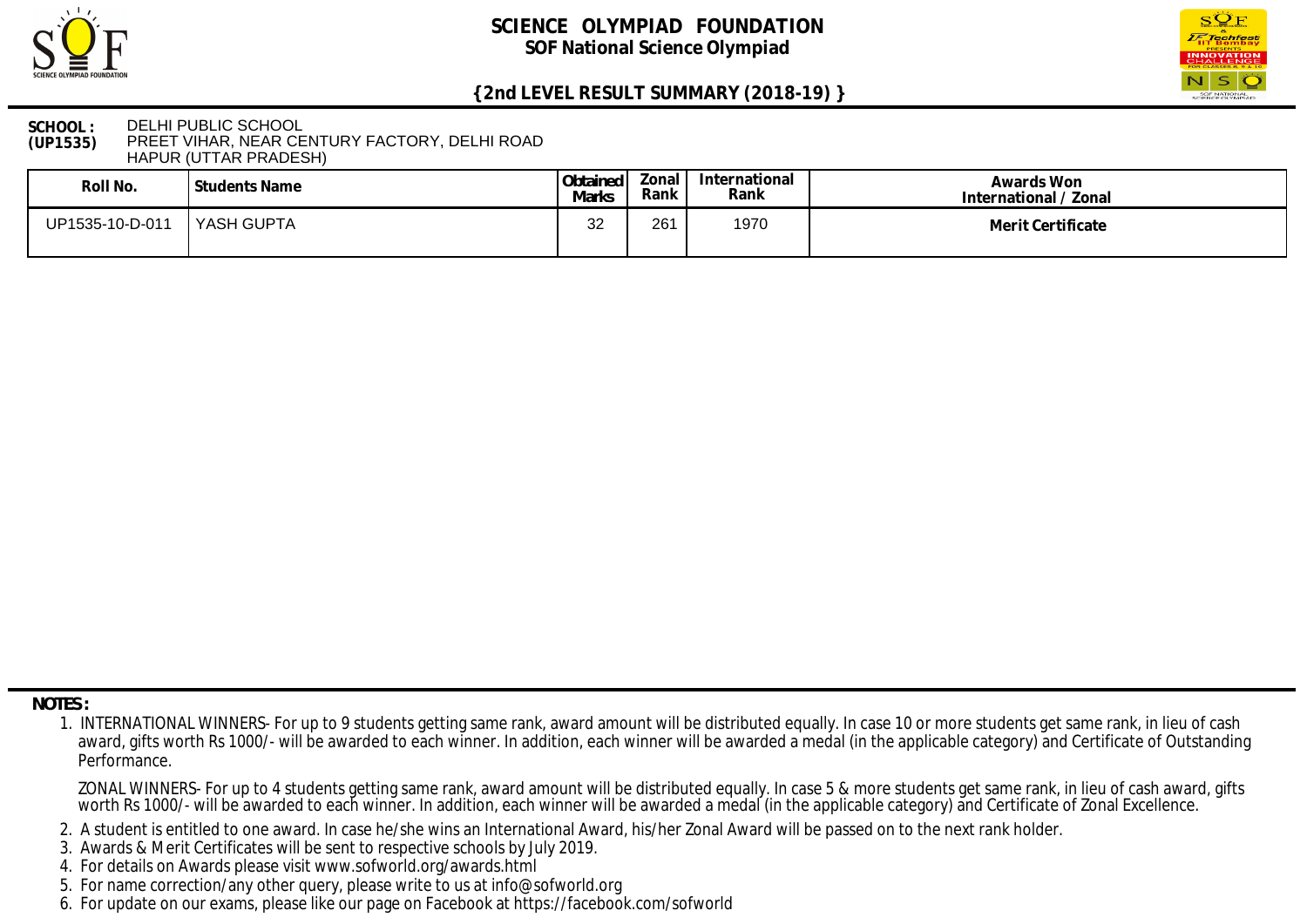



#### **SCHOOL : (UP1535)** DELHI PUBLIC SCHOOL PREET VIHAR, NEAR CENTURY FACTORY, DELHI ROAD HAPUR (UTTAR PRADESH)

| Roll No.        | Students Name         | Obtained<br><b>Marks</b> | Zonal<br>Rank | International<br>Rank | Awards Won<br>International / Zonal |
|-----------------|-----------------------|--------------------------|---------------|-----------------------|-------------------------------------|
| UP1535-11-C-007 | <b>TANAY SARASWAT</b> | 28                       |               | 312                   | Certificate of Zonal Excellence     |

 **NOTES :**

- 2. A student is entitled to one award. In case he/she wins an International Award, his/her Zonal Award will be passed on to the next rank holder.
- 3. Awards & Merit Certificates will be sent to respective schools by July 2019.
- 4. For details on Awards please visit www.sofworld.org/awards.html
- 5. For name correction/any other query, please write to us at info@sofworld.org
- 6. For update on our exams, please like our page on Facebook at https://facebook.com/sofworld

 <sup>1.</sup> INTERNATIONAL WINNERS- For up to 9 students getting same rank, award amount will be distributed equally. In case 10 or more students get same rank, in lieu of cash award, gifts worth Rs 1000/- will be awarded to each winner. In addition, each winner will be awarded a medal (in the applicable category) and Certificate of Outstanding Performance.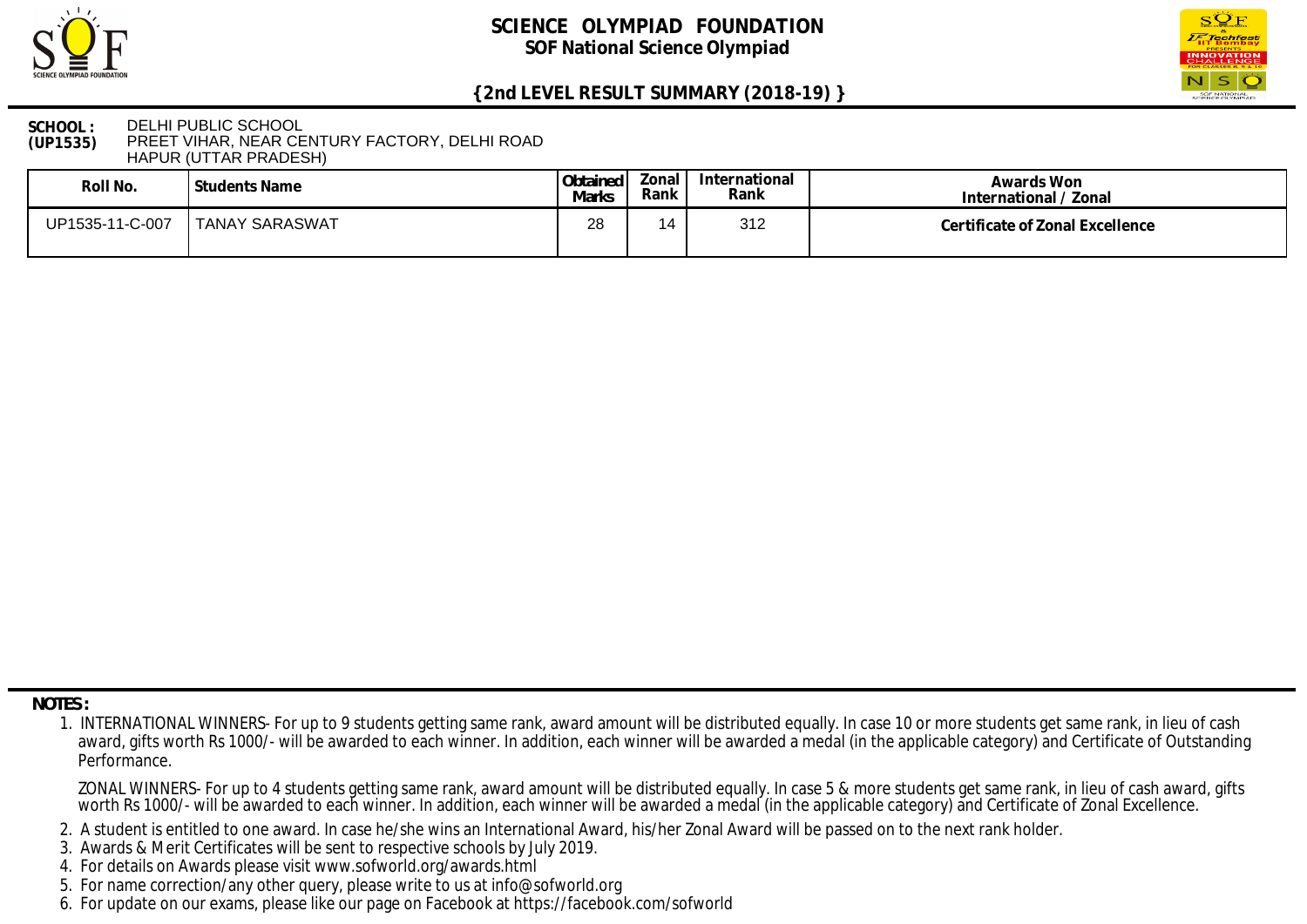



### **SCHOOL : (UP1535)** DELHI PUBLIC SCHOOL PREET VIHAR, NEAR CENTURY FACTORY, DELHI ROAD HAPUR (UTTAR PRADESH)

| Roll No.        | <b>Students Name</b> | Obtained<br>Marks | Zonal<br>Rank | International<br>Rank | Awards Won<br>International / Zonal |
|-----------------|----------------------|-------------------|---------------|-----------------------|-------------------------------------|
| UP1535-03-D-043 | DIVYANSHI TOMER      | דפ<br>ັ           | 40            | 206                   | Merit Certificate                   |

 **NOTES :**

- 2. A student is entitled to one award. In case he/she wins an International Award, his/her Zonal Award will be passed on to the next rank holder.
- 3. Awards & Merit Certificates will be sent to respective schools by July 2019.
- 4. For details on Awards please visit www.sofworld.org/awards.html
- 5. For name correction/any other query, please write to us at info@sofworld.org
- 6. For update on our exams, please like our page on Facebook at https://facebook.com/sofworld

 <sup>1.</sup> INTERNATIONAL WINNERS- For up to 9 students getting same rank, award amount will be distributed equally. In case 10 or more students get same rank, in lieu of cash award, gifts worth Rs 1000/- will be awarded to each winner. In addition, each winner will be awarded a medal (in the applicable category) and Certificate of Outstanding Performance.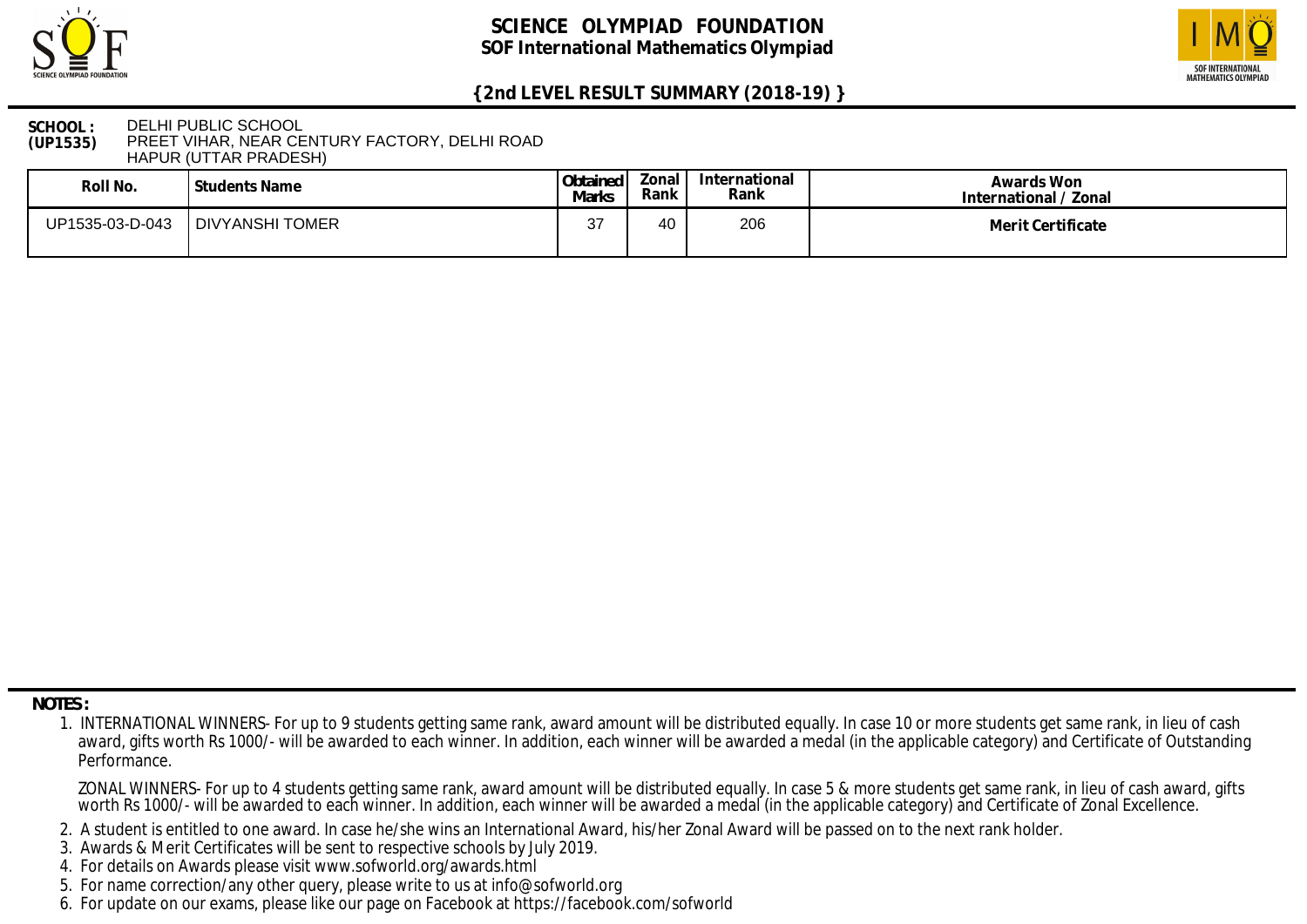



### **SCHOOL : (UP1535)** DELHI PUBLIC SCHOOL PREET VIHAR, NEAR CENTURY FACTORY, DELHI ROAD HAPUR (UTTAR PRADESH)

| Roll No.        | Students Name   | Obtained<br>Marks | Zonal i<br>Rank | International<br>Rank | Awards Won<br>International / Zonal |
|-----------------|-----------------|-------------------|-----------------|-----------------------|-------------------------------------|
| UP1535-04-D-064 | I HARDIK BANSAL | 38                |                 | 194                   | Merit Certificate                   |

 **NOTES :**

- 2. A student is entitled to one award. In case he/she wins an International Award, his/her Zonal Award will be passed on to the next rank holder.
- 3. Awards & Merit Certificates will be sent to respective schools by July 2019.
- 4. For details on Awards please visit www.sofworld.org/awards.html
- 5. For name correction/any other query, please write to us at info@sofworld.org
- 6. For update on our exams, please like our page on Facebook at https://facebook.com/sofworld

 <sup>1.</sup> INTERNATIONAL WINNERS- For up to 9 students getting same rank, award amount will be distributed equally. In case 10 or more students get same rank, in lieu of cash award, gifts worth Rs 1000/- will be awarded to each winner. In addition, each winner will be awarded a medal (in the applicable category) and Certificate of Outstanding Performance.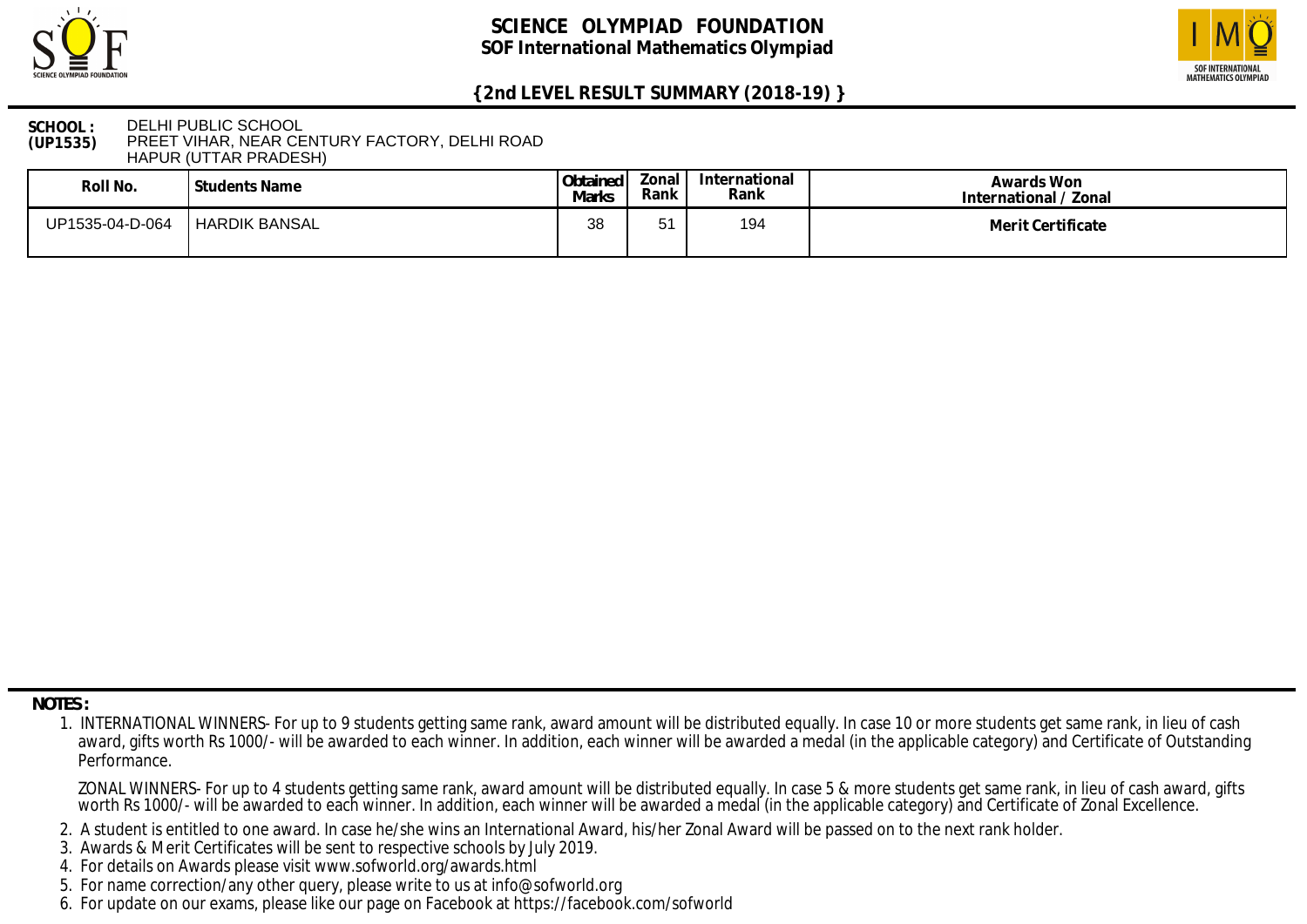



### **SCHOOL : (UP1535)** DELHI PUBLIC SCHOOL PREET VIHAR, NEAR CENTURY FACTORY, DELHI ROAD HAPUR (UTTAR PRADESH)

| Roll No.        | <sup>I</sup> Students Name | Obtained<br>Marks | Zonal<br>Rank | International<br>Rank | Awards Won<br>International / Zonal |
|-----------------|----------------------------|-------------------|---------------|-----------------------|-------------------------------------|
| UP1535-05-D-046 | DAKSH BHASIN               | <b>IABSENT</b>    | N.A.          | N.A                   | N.A                                 |

 **NOTES :**

- 2. A student is entitled to one award. In case he/she wins an International Award, his/her Zonal Award will be passed on to the next rank holder.
- 3. Awards & Merit Certificates will be sent to respective schools by July 2019.
- 4. For details on Awards please visit www.sofworld.org/awards.html
- 5. For name correction/any other query, please write to us at info@sofworld.org
- 6. For update on our exams, please like our page on Facebook at https://facebook.com/sofworld

 <sup>1.</sup> INTERNATIONAL WINNERS- For up to 9 students getting same rank, award amount will be distributed equally. In case 10 or more students get same rank, in lieu of cash award, gifts worth Rs 1000/- will be awarded to each winner. In addition, each winner will be awarded a medal (in the applicable category) and Certificate of Outstanding Performance.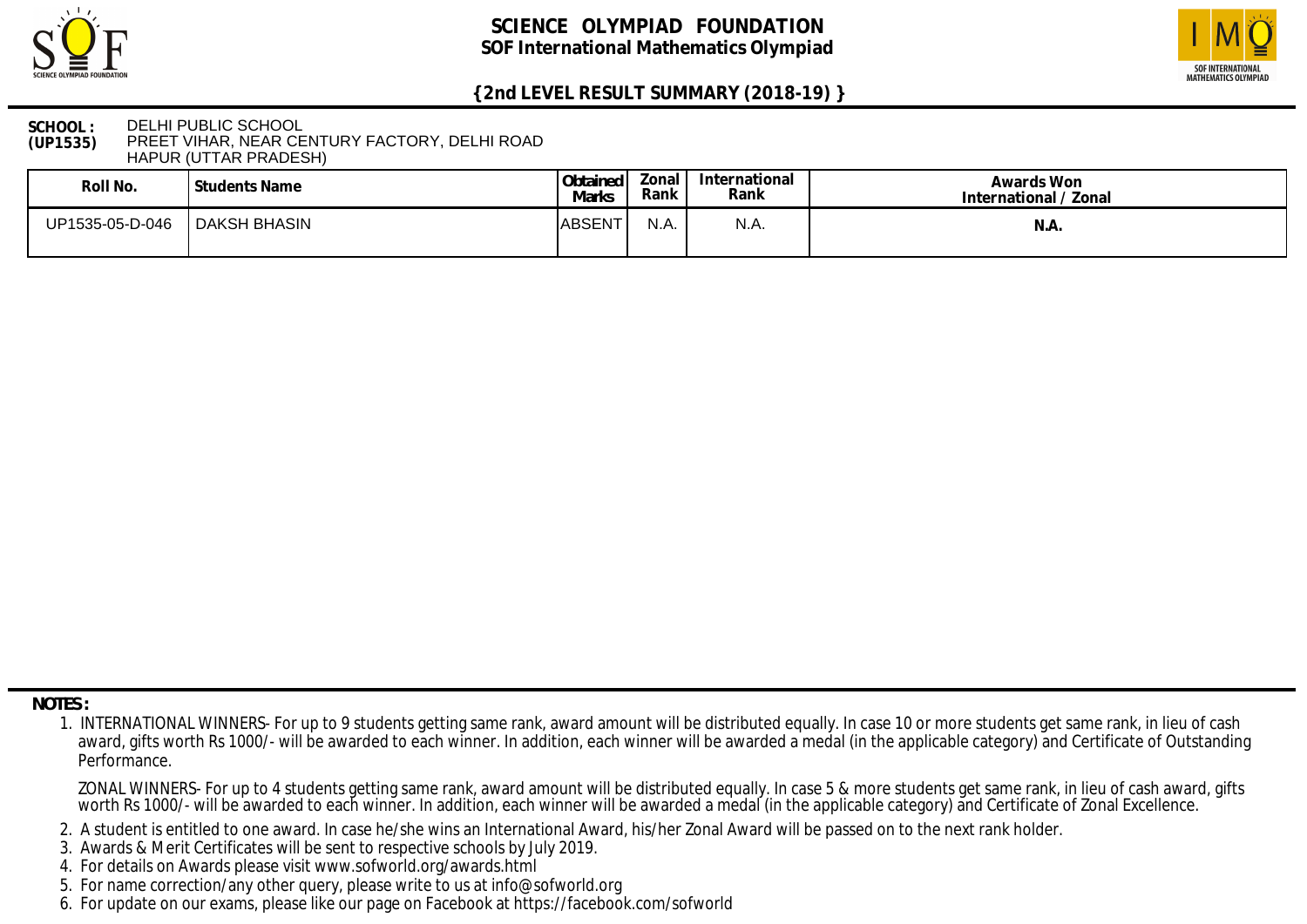



### **SCHOOL : (UP1535)** DELHI PUBLIC SCHOOL PREET VIHAR, NEAR CENTURY FACTORY, DELHI ROAD HAPUR (UTTAR PRADESH)

| Roll No.        | l Students Name | Obtained<br>Marks | Zonal<br>Rank | International<br>Rank | Awards Won<br>International / Zonal |
|-----------------|-----------------|-------------------|---------------|-----------------------|-------------------------------------|
| UP1535-06-C-019 | SHAURYA KAUSHIK | 55                | 60            | 507                   | Merit Certificate                   |

 **NOTES :**

- 2. A student is entitled to one award. In case he/she wins an International Award, his/her Zonal Award will be passed on to the next rank holder.
- 3. Awards & Merit Certificates will be sent to respective schools by July 2019.
- 4. For details on Awards please visit www.sofworld.org/awards.html
- 5. For name correction/any other query, please write to us at info@sofworld.org
- 6. For update on our exams, please like our page on Facebook at https://facebook.com/sofworld

 <sup>1.</sup> INTERNATIONAL WINNERS- For up to 9 students getting same rank, award amount will be distributed equally. In case 10 or more students get same rank, in lieu of cash award, gifts worth Rs 1000/- will be awarded to each winner. In addition, each winner will be awarded a medal (in the applicable category) and Certificate of Outstanding Performance.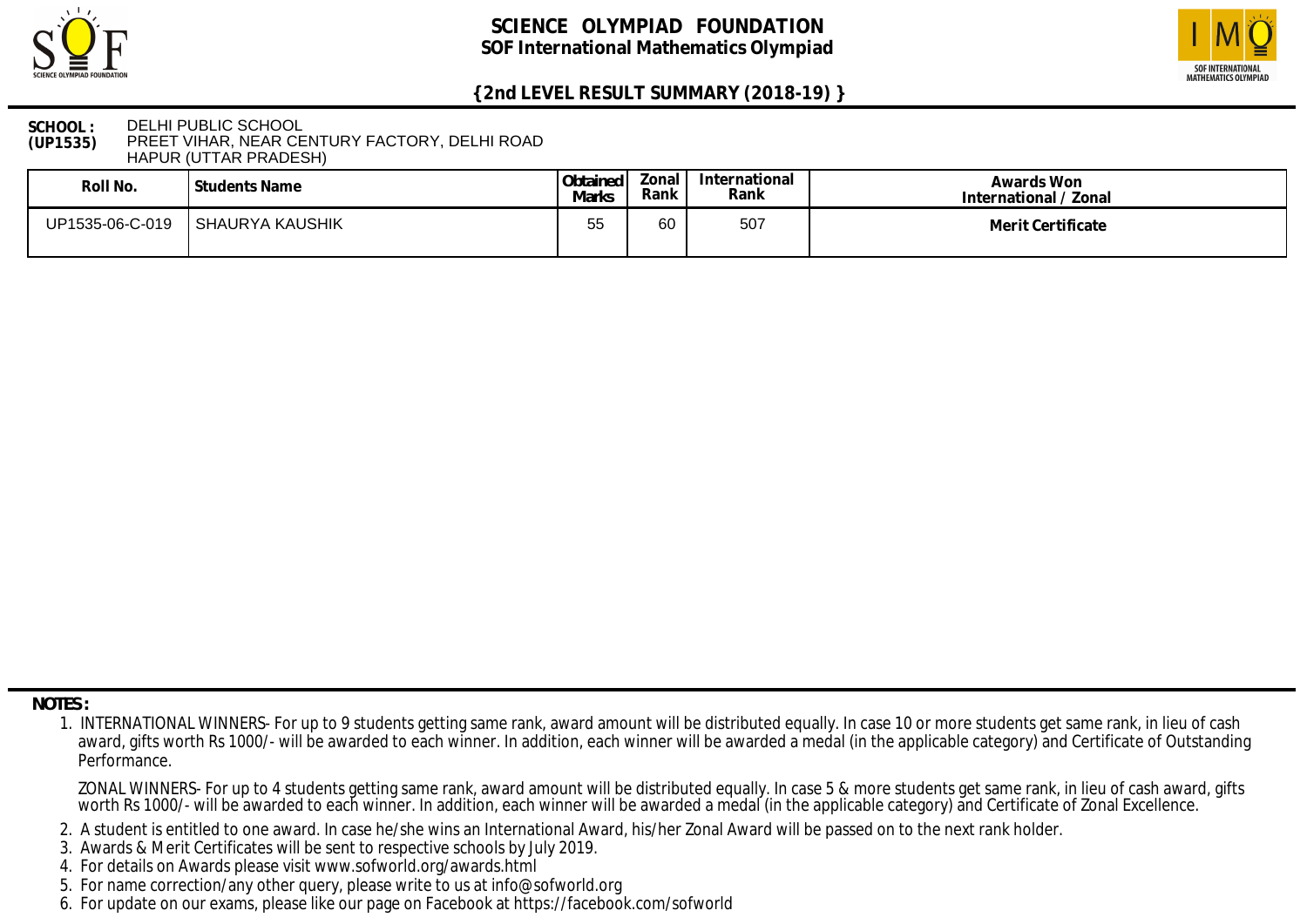



### **SCHOOL : (UP1535)** DELHI PUBLIC SCHOOL PREET VIHAR, NEAR CENTURY FACTORY, DELHI ROAD HAPUR (UTTAR PRADESH)

| Roll No.        | <b>Students Name</b> | Obtained<br>Marks | Zonal<br>Rank | International<br>Rank | Awards Won<br>International / Zonal |
|-----------------|----------------------|-------------------|---------------|-----------------------|-------------------------------------|
| UP1535-07-B-008 | <b>ISHAN JAIN</b>    | 44                | 137           | 1370                  | Merit Certificate                   |

 **NOTES :**

- 2. A student is entitled to one award. In case he/she wins an International Award, his/her Zonal Award will be passed on to the next rank holder.
- 3. Awards & Merit Certificates will be sent to respective schools by July 2019.
- 4. For details on Awards please visit www.sofworld.org/awards.html
- 5. For name correction/any other query, please write to us at info@sofworld.org
- 6. For update on our exams, please like our page on Facebook at https://facebook.com/sofworld

 <sup>1.</sup> INTERNATIONAL WINNERS- For up to 9 students getting same rank, award amount will be distributed equally. In case 10 or more students get same rank, in lieu of cash award, gifts worth Rs 1000/- will be awarded to each winner. In addition, each winner will be awarded a medal (in the applicable category) and Certificate of Outstanding Performance.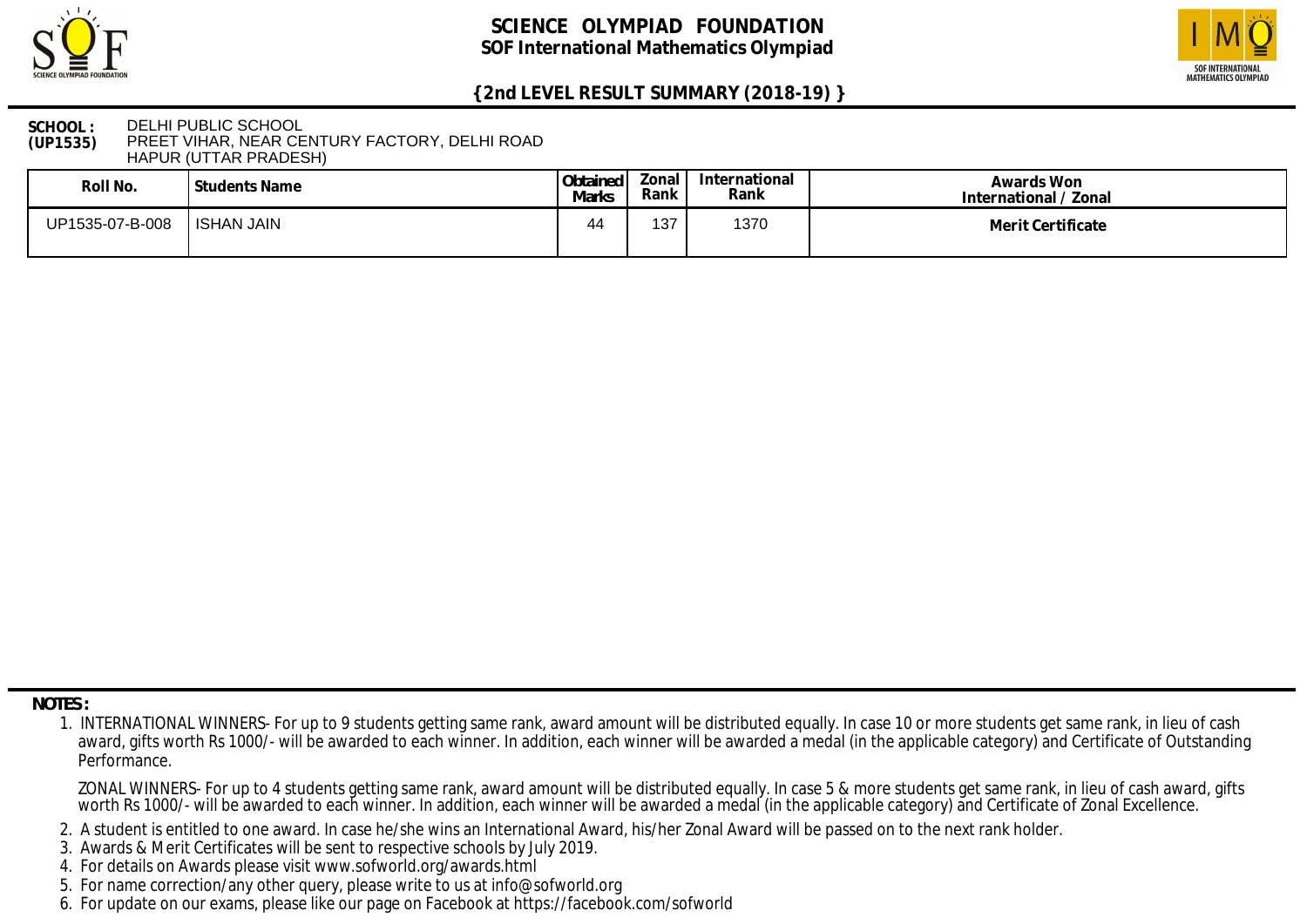



### **SCHOOL : (UP1535)** DELHI PUBLIC SCHOOL PREET VIHAR, NEAR CENTURY FACTORY, DELHI ROAD HAPUR (UTTAR PRADESH)

| Roll No.        | ' Students Name     | Obtained<br>Marks | onal?<br>Rank | International<br>Rank | Awards Won<br>International / Zonal |
|-----------------|---------------------|-------------------|---------------|-----------------------|-------------------------------------|
| UP1535-08-A-006 | <b>PRAGYA GUPTA</b> | 43                | 196           | 1746                  | Merit Certificate                   |

 **NOTES :**

- 2. A student is entitled to one award. In case he/she wins an International Award, his/her Zonal Award will be passed on to the next rank holder.
- 3. Awards & Merit Certificates will be sent to respective schools by July 2019.
- 4. For details on Awards please visit www.sofworld.org/awards.html
- 5. For name correction/any other query, please write to us at info@sofworld.org
- 6. For update on our exams, please like our page on Facebook at https://facebook.com/sofworld

 <sup>1.</sup> INTERNATIONAL WINNERS- For up to 9 students getting same rank, award amount will be distributed equally. In case 10 or more students get same rank, in lieu of cash award, gifts worth Rs 1000/- will be awarded to each winner. In addition, each winner will be awarded a medal (in the applicable category) and Certificate of Outstanding Performance.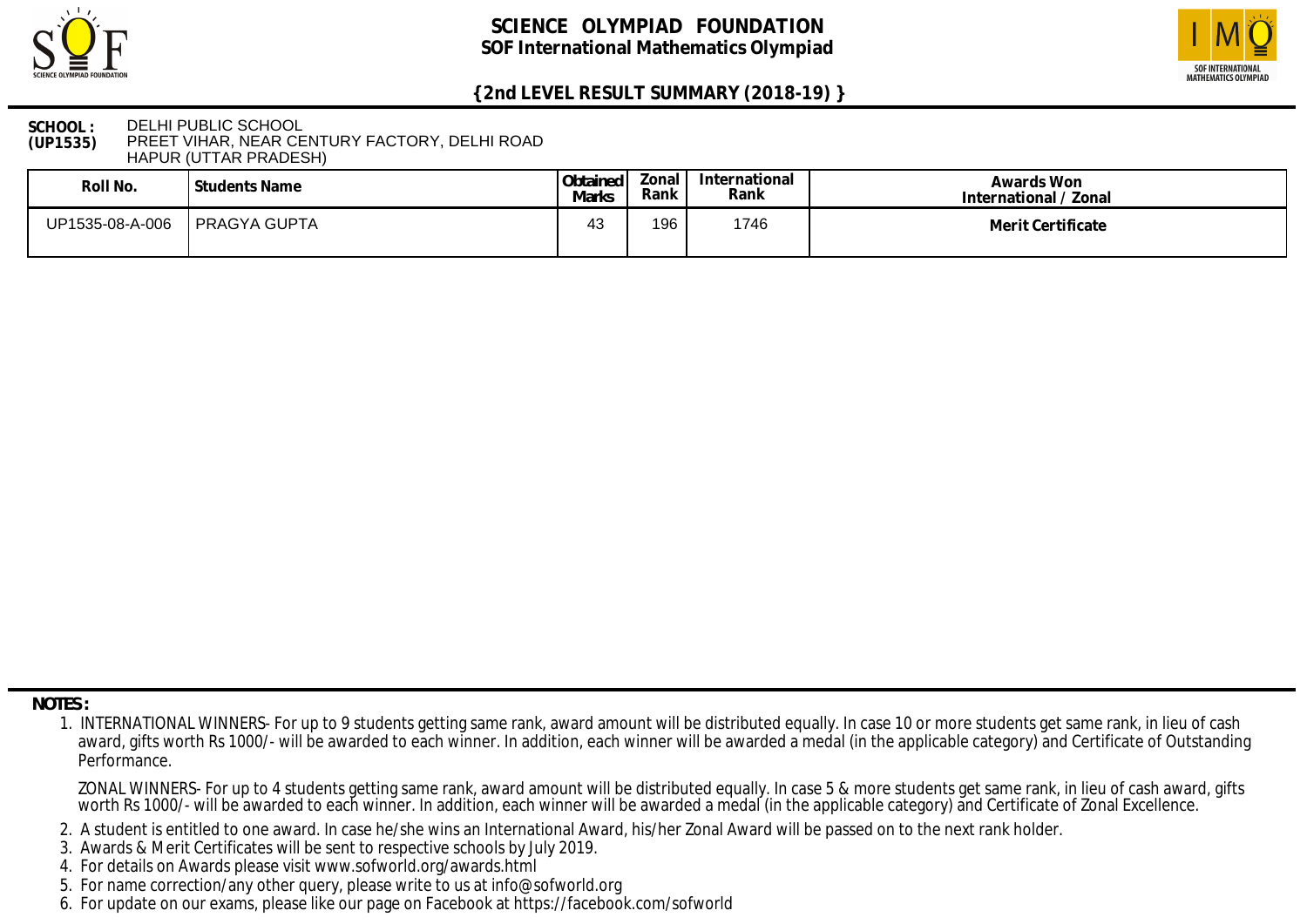



### **SCHOOL : (UP1535)** DELHI PUBLIC SCHOOL PREET VIHAR, NEAR CENTURY FACTORY, DELHI ROAD HAPUR (UTTAR PRADESH)

| Roll No.        | Students Name       | Obtained<br>Marks | Zonal<br>Rank | International<br>Rank | Awards Won<br>International / Zonal |
|-----------------|---------------------|-------------------|---------------|-----------------------|-------------------------------------|
| UP1535-09-E-034 | <b>I MANYA GOEL</b> | <b>ABSENT</b>     | N.A.          | N.A.                  | N.A.                                |

 **NOTES :**

- 2. A student is entitled to one award. In case he/she wins an International Award, his/her Zonal Award will be passed on to the next rank holder.
- 3. Awards & Merit Certificates will be sent to respective schools by July 2019.
- 4. For details on Awards please visit www.sofworld.org/awards.html
- 5. For name correction/any other query, please write to us at info@sofworld.org
- 6. For update on our exams, please like our page on Facebook at https://facebook.com/sofworld

 <sup>1.</sup> INTERNATIONAL WINNERS- For up to 9 students getting same rank, award amount will be distributed equally. In case 10 or more students get same rank, in lieu of cash award, gifts worth Rs 1000/- will be awarded to each winner. In addition, each winner will be awarded a medal (in the applicable category) and Certificate of Outstanding Performance.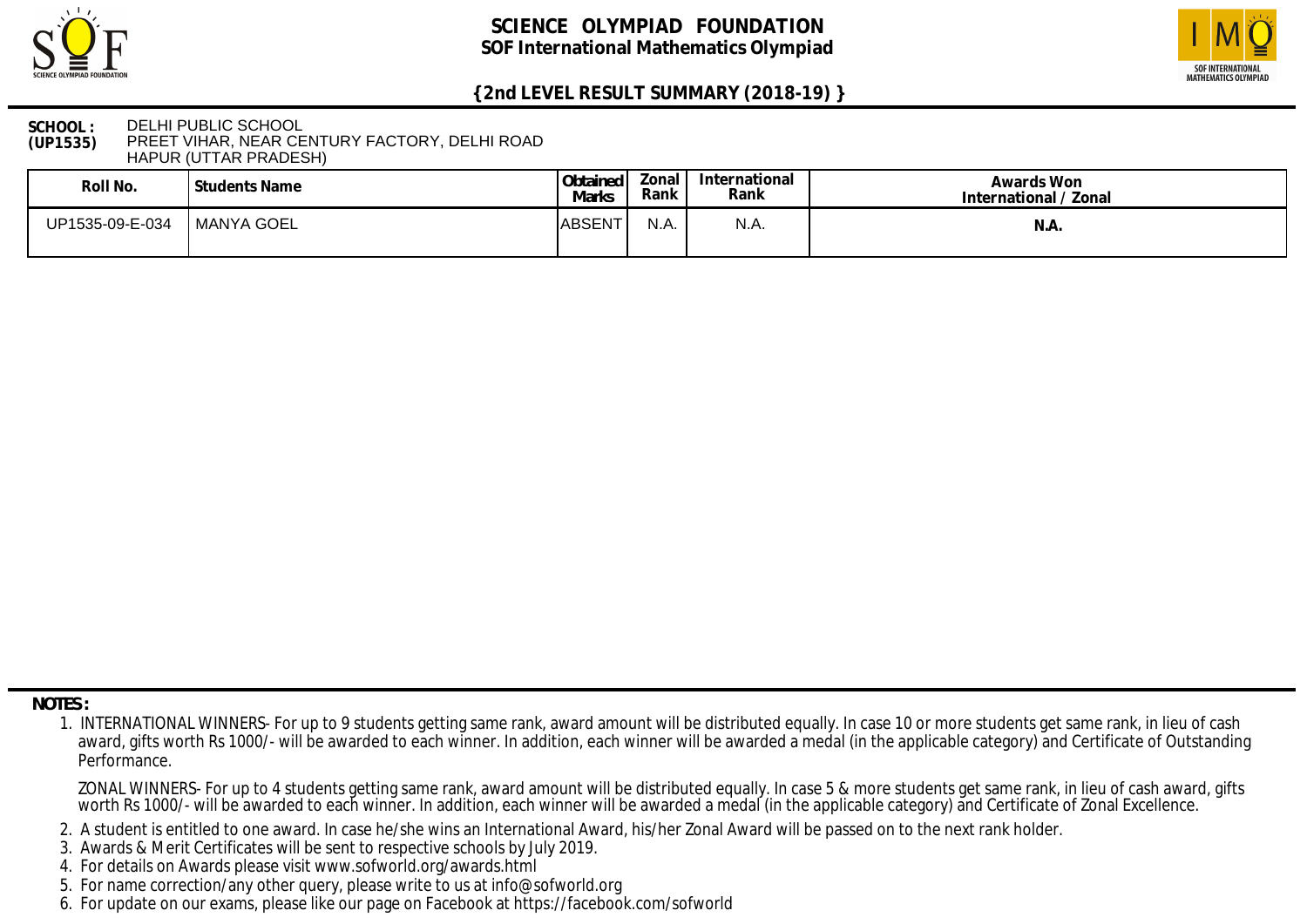



### **SCHOOL : (UP1535)** DELHI PUBLIC SCHOOL PREET VIHAR, NEAR CENTURY FACTORY, DELHI ROAD HAPUR (UTTAR PRADESH)

| Roll No.        | <b>Students Name</b> | Obtained<br><b>Marks</b> | Zonal<br>Rank | International<br>Rank | Awards Won<br>International / Zonal |
|-----------------|----------------------|--------------------------|---------------|-----------------------|-------------------------------------|
| UP1535-10-A-002 | PRIYANSHU RAJ JINDAL | 51                       | 84            | 722                   | Merit Certificate                   |
| UP1535-10-C-008 | <b>TUSHAR GUPTA</b>  | 55                       | 33            | 250                   | Merit Certificate                   |
| UP1535-10-E-023 | <b>KLI AGARWAL</b>   | ABSENT                   | N.A.          | N.A.                  | N.A.                                |
| UP1535-10-E-026 | VANSHIKA AGARWAL     | <b>ABSENT</b>            | N.A.          | N.A.                  | N.A.                                |

 **NOTES :**

- 2. A student is entitled to one award. In case he/she wins an International Award, his/her Zonal Award will be passed on to the next rank holder.
- 3. Awards & Merit Certificates will be sent to respective schools by July 2019.
- 4. For details on Awards please visit www.sofworld.org/awards.html
- 5. For name correction/any other query, please write to us at info@sofworld.org
- 6. For update on our exams, please like our page on Facebook at https://facebook.com/sofworld

 <sup>1.</sup> INTERNATIONAL WINNERS- For up to 9 students getting same rank, award amount will be distributed equally. In case 10 or more students get same rank, in lieu of cash award, gifts worth Rs 1000/- will be awarded to each winner. In addition, each winner will be awarded a medal (in the applicable category) and Certificate of Outstanding Performance.